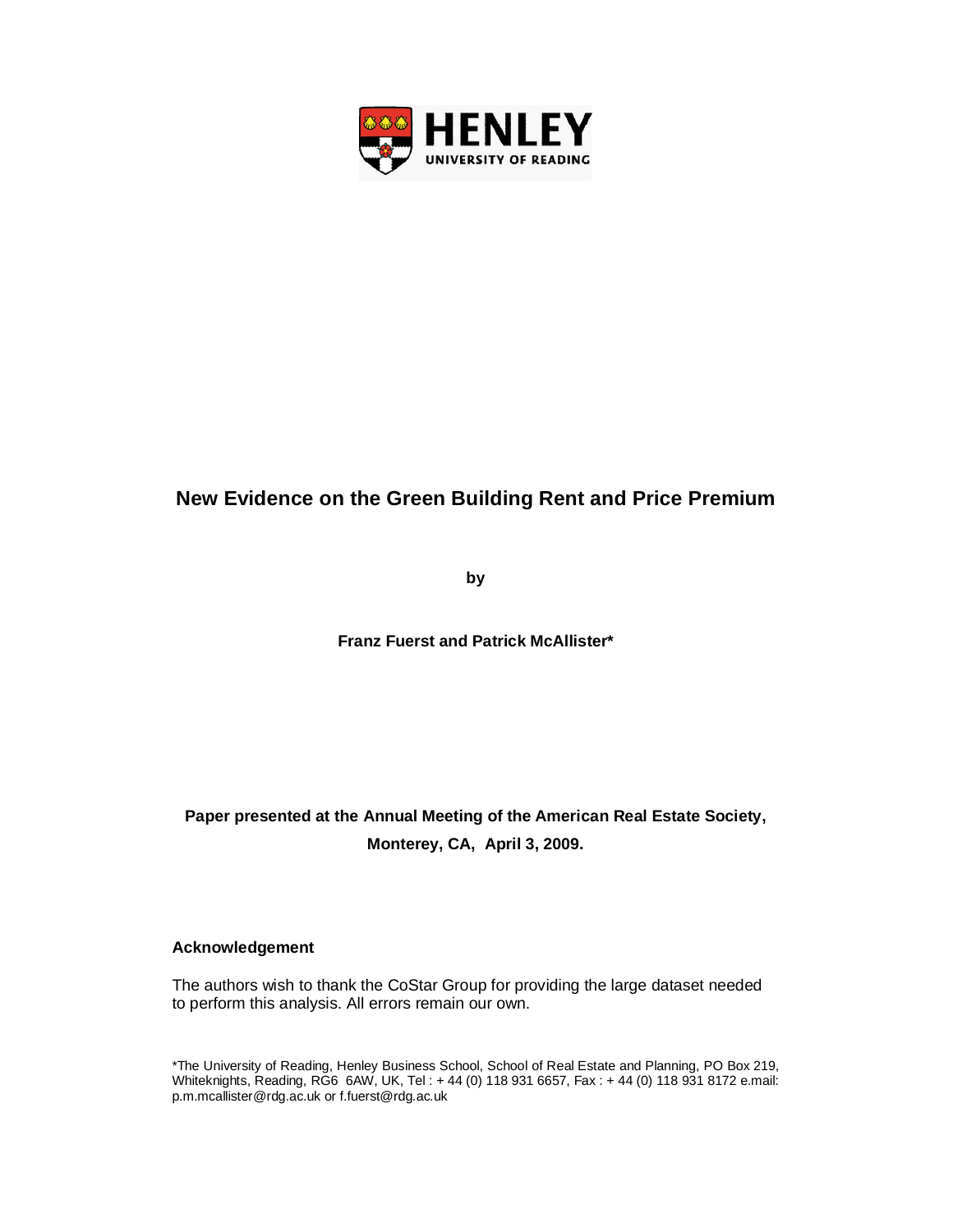### **Abstract**

This paper investigates the effect of voluntary eco-certification on the rental and sale prices of US commercial office properties. Hedonic and logistic regressions are used to test whether there are rental and sale price premiums for LEED and Energy Star certified buildings. The results of the hedonic analysis suggest that there is a rental premium of approximately 6% for LEED and Energy Star certification. A sale price premium of approximately 35% was found for 127 price observations involving LEED rated buildings and 31% for 662 buildings involving Energy Star rated buildings. When compared to samples of similar buildings identified by a binomial logistic regression for LEED-certified buildings, the existence of a rent and sales price premium is confirmed albeit with differences regarding the magnitude of the premium. Overall, the results of this study confirm that LEED and Energy Star buildings exhibit higher rental rates and sales prices per square foot controlling for a large number of location- and property-specific factors.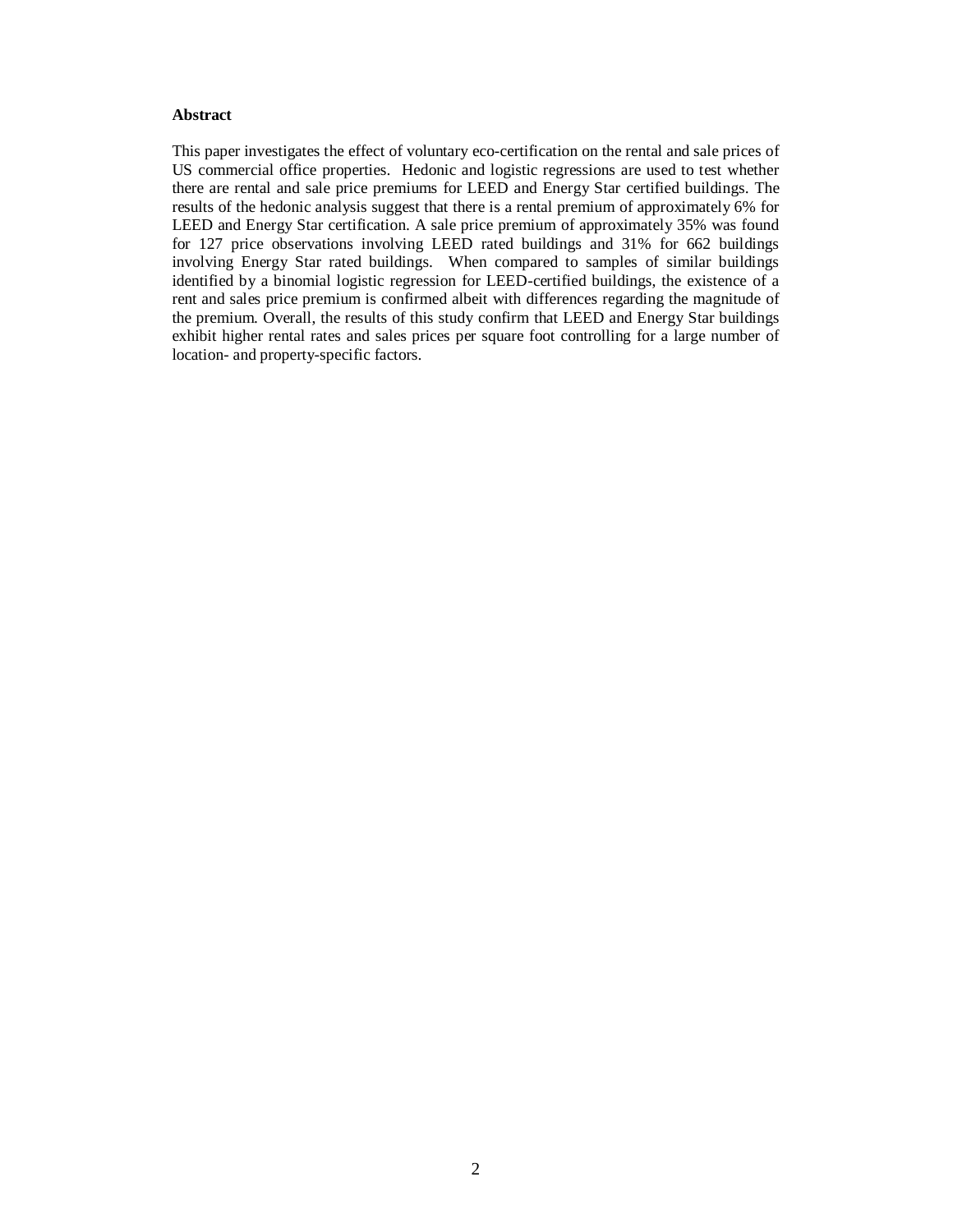#### **Introduction**

The supply of environmentally responsible goods and services has experienced considerable growth rates in recent years for a diverse range of products including agricultural produce, clothing, consumer electronics and real estate. What the markets for these products have in common is an increasing willingness of customers to pay a premium which is potentially based on a heightened awareness of the environmental impact of production and consumption patterns. This trend has been assisted by independent third party (albeit often government sponsored) certification and labeling programs and codes. Indeed, in the real estate sector, eco-labeling has been a central element of a blend of governmental policies and voluntary market change that is attempting to produce reductions in carbon emissions from the commercial real estate sector. While government intervention can be in the form of new regulations and standards, financial incentives, leadership or example and education and information, this paper focuses on the potential role of the voluntary eco-labelling of commercial offices to affect market prices and, consequently, to produce favourable environmental outcomes. In essence, this study attempts to measure the revealed preferences of market participants who lease and invest in eco-labeled commercial offices.

The framework for this research is that occupier and investor preferences towards existing stock may change in the light of growing awareness of environmental sustainability and this change in behaviour should manifest itself in the form of price signals (rental and capital values). A key expectation is that price signals will emerge through the operation of markets and result in changes in the relative allocation of resources within the commercial real estate sector. Higher relative risk-adjusted returns from environmentally responsible buildings should provide an incentive to market participants to allocate capital investment to their production.

Building on previous empirical work, this paper provides an empirical investigation of the rental and sale price differentials between LEED and Energy Star certified buildings and noncertified commercial buildings in the US. In the analysis, certified buildings are compared to a sample of non-certified buildings which were selected to include properties in the same submarket areas as the certified sample. Two techniques are used to test whether there are significant price differentials. Firstly, rents and prices are related to a set of hedonic characteristics of the buildings such as age, location, number of stories *inter alia*. Essentially, our hedonic model measures price differences between certified buildings and randomly selected non-certified buildings in the same submarkets area controlling for differences in lease contract, age, height, quality, sub-market etc. We first estimate rental regressions for a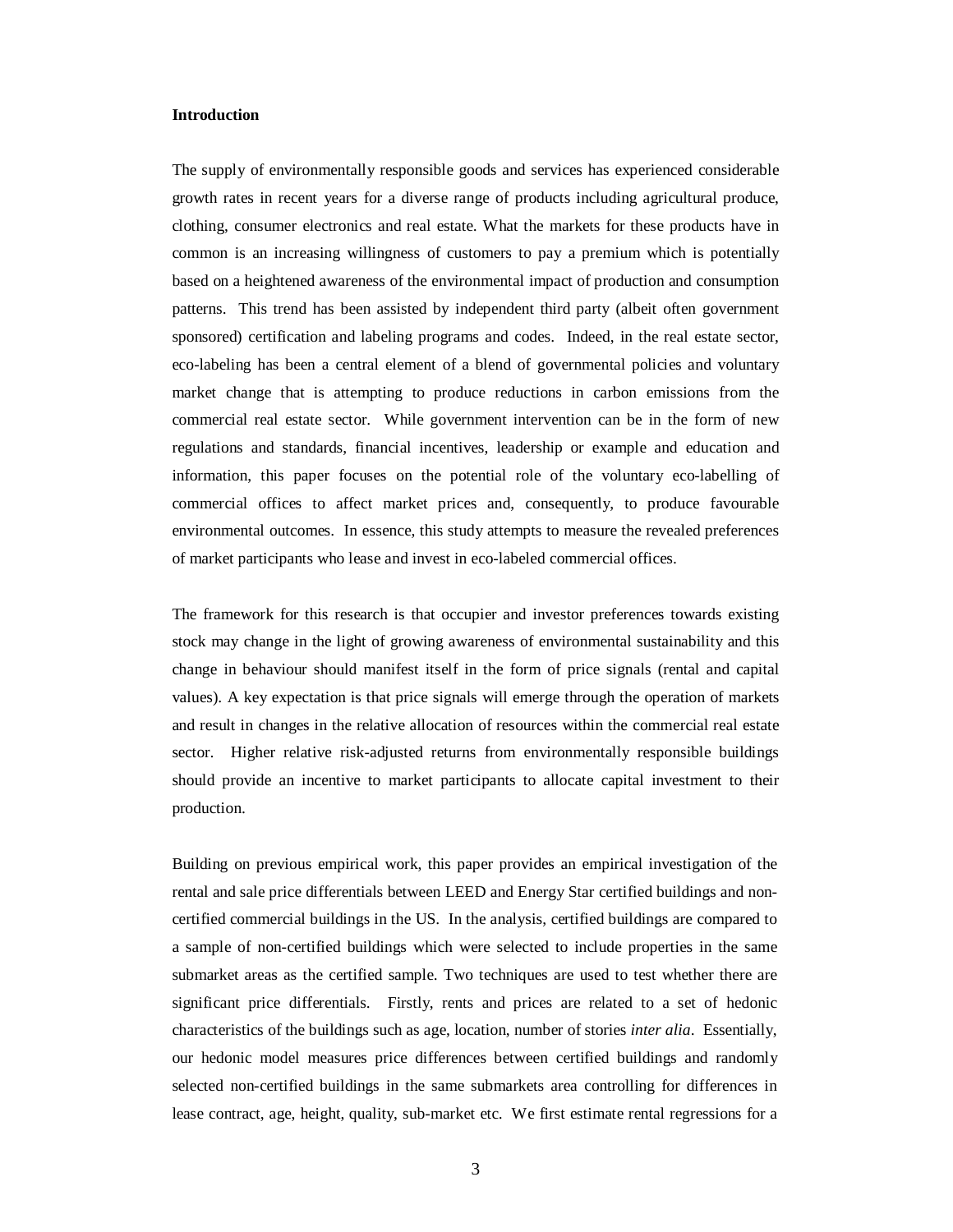sample of approximately 200 LEED and 800 Energy Star (the precise number varies slightly with model specification) as well as approximately 10,000 buildings in the control group. The results of hedonic regression suggest that there is a rental premium of approximately 6% for LEED and Energy certification. In terms of LEED level, although the coefficients have the expected signs, only the Certified and Platinum level have a significant premium. Based on a sample of transaction prices for 662 Energy Star and 127 LEED-certified buildings, we find price premiums of 31% and 35% respectively.

In trying to mitigate a potential omitted variable bias in the hedonic framework, we also apply a probabilistic logistic regression approach. This provides a method of selecting buildings in the control sample that are sufficiently similar to the eco-certified group. Based on the individual probability scores obtained from the logistic regression, we then define buildings for inclusion in a peer group sample. When compared to samples of similar buildings identified by a binomial logistic regression for LEED-certified buildings, the existence of a rent and sales price premium is confirmed albeit with differences regarding the magnitude of the premium.

This paper is organized as follows. The first section provides background discussion to the topic focusing on the growth in environmental certification, the nature of eco-labeled buildings and previous research on their costs and benefits. The main empirical section outlines the data and methods applied in the study followed by a discussion of the results and considerations of the validity of the results as well as possible paths for future research.

#### **Background and Context**

#### *Eco-labeling in Commercial Real Estate Markets*

Many certification and labeling codes are viewed as contributing to a price-based solution to promote increased provision of environmental public goods (Kotchen, 2006). A commonly accepted advantage of voluntary eco-labels is that the prices of sustainable attributes can be revealed through the operation of markets and potential inefficiencies associated with government intervention and compulsory standards are avoided. In common with many ecocertification schemes, the major objective is to provide information to market participants about the environmental effects of the production and consumption of products and/or services. The aims are broadly twofold. The first is, by providing information, to encourage a shift towards more environmentally responsible consumption. The second is to stimulate producers and other market participants to improve the environmental standards of products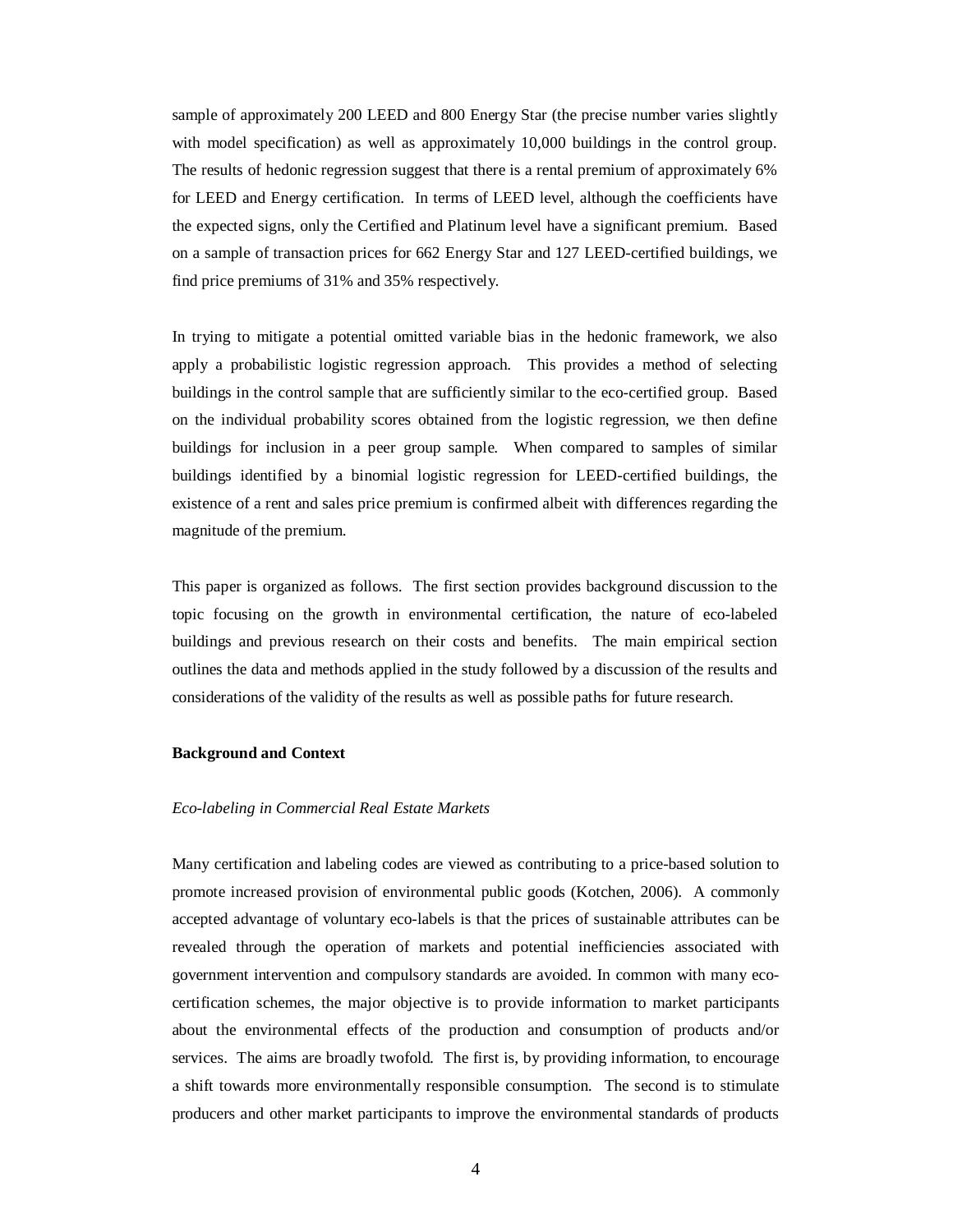and services. In particular, as a form of eco-label, Energy Star allows comparison of the energy efficiency of buildings. This allows prospective buyers and occupiers to see information on the energy efficiency so they can consider these issues as part of their decision on investment or occupation.

It can be inferred that policy makers expect market participants to respond to the greater transparency provided by certification. Envisaged (interlinked) outcomes may involve changes in the supply and demand curves for environmentally responsible buildings that alter investment decisions by owners and occupiers and lead to differential rental pricing and rental growth (or depreciation) of new and existing buildings linked to the level of their carbon emissions. Hence, it is expected that the interaction of improved information, market transparency and the price mechanism will produce positive environmental outcomes.

Although arguably still in nascent form, in many real estate markets a blend of voluntary and mandatory eco-labels have emerged in a number of commercial real estate markets. Voluntary environmental certification systems for buildings include schemes such as Green Star (Australia), LEED (USA), Energy Star (USA), Green Globes (USA), and BREEAM (UK). These schemes supplement mandatory approaches that can specify minimum environmental standards and the provision of information on environmental effects. Compulsory certification of energy efficiency was introduced in the European Union in 2008 following the EU Energy Performance of Buildings Directive and takes the form of Energy Performance Certificates and Display Energy Certificates.

As noted above, this paper focuses on LEED and Energy Star certification. The LEED Green Building Rating System, developed by the U.S. Green Building Council, consists of set of standards for the assessment of environmentally sustainable construction. The rates of growth in numbers of 'green' buildings have been rapid with numbers doubling nearly every two years. As of April 1, 2009 the CoStar database indicates that there are 402 LEED rated office buildings and 1925 Energy Star rated office buildings. In common with the major regional certification such as Green Star and BREEAM, the rating system focuses on six broad categories related to: sustainability of location, water efficiency, energy and atmosphere, materials and resources, indoor environmental quality and innovation and design process.

There are different levels of LEED accreditation based upon a scoring founded upon the six major categories listed above. In LEED v2.2 for new construction and major renovations for commercial premises, buildings may qualify for four levels of certification.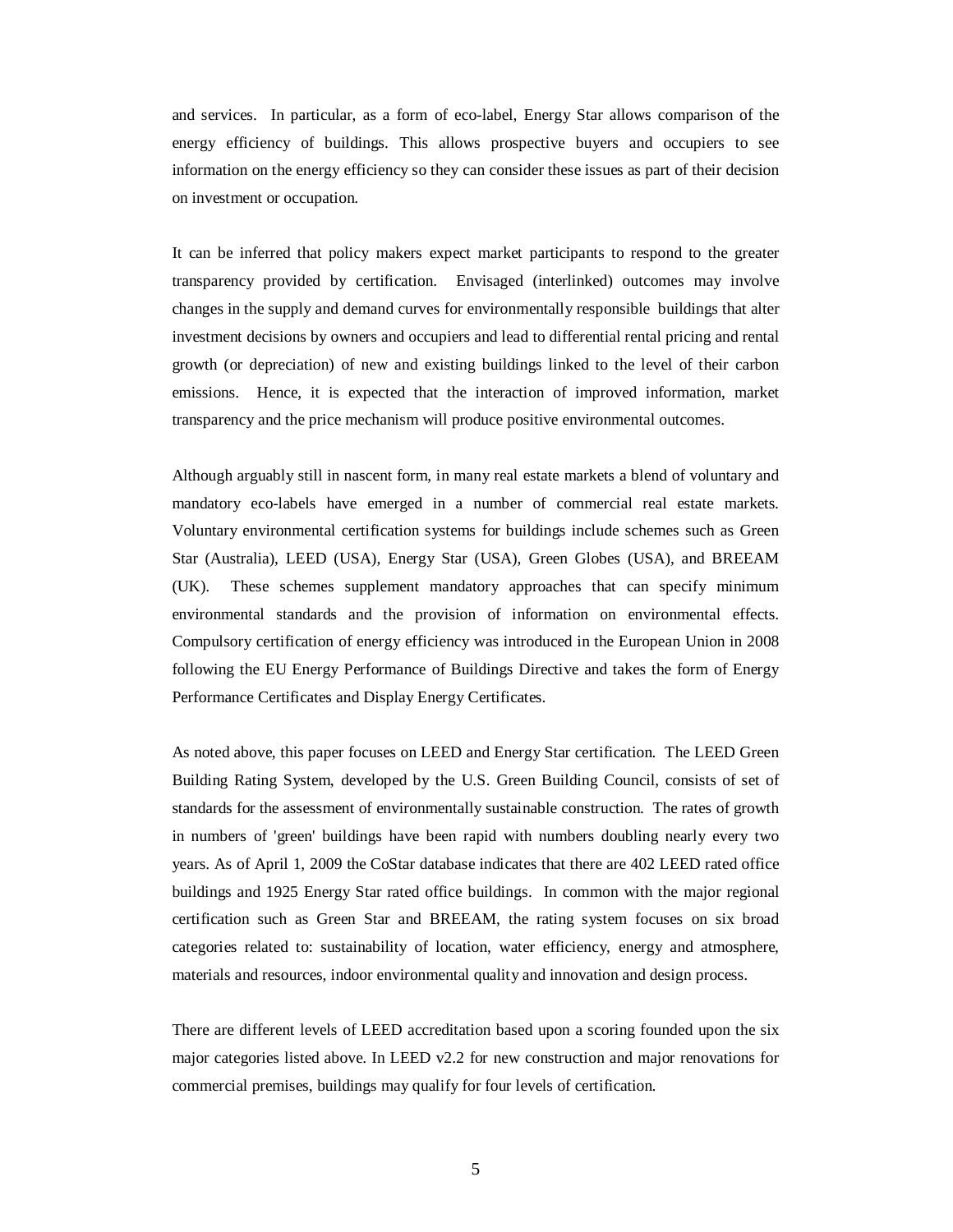- Certified: 26-32 points
- Silver: 33-38 points
- Gold: 39-51 points

 $\overline{a}$ 

Platinum: 52-69 points

For existing buildings, the Energy Star scheme provides a more widespread scheme for ecocertification as Energy Star-certified buildings greatly outnumber those certified under the USGBC's LEED-EB program for existing buildings. The Energy Star scheme involves an assessment of buildings' energy performance. Buildings are awarded a score out of 100. Only buildings that are in the top quartile are eligible for Energy Star accreditation. Office properties tend to dominate both the LEED and Energy Star in terms of space and numbers (Nelson, 2007). Based on anecdotal evidence, LEED certification may be more prestigious than Energy Star as it provides a more comprehensive evaluation of a building's environmental impact. It is notable that there have been reports of some real estate developers making fraudulent claims about having obtained LEED certification in the early stages of construction (see Burr, 2009). This underlines the perceived attractiveness of the LEED certification scheme. Furthermore, LEED certification is more costly to obtain in terms of fees, encompasses a broader range of sustainable attributes and is comparable to other real estate eco-certification schemes in the UK, Germany and Australia. There is an expectation that premiums should vary between Energy Star and LEED certified buildings and also within the different levels of LEED buildings.

A common mistake made in the discussion of "green" buildings is that the costs and benefits of eco-labeling and the costs and benefits of incorporating environmentally responsible features and practices in buildings are lumped together, although they should be considered separately. Regardless of the source (label or actual performance), there are a range of benefits for owners and occupiers that have been reported in the majority of empirical studies. Moreover, these buildings may be eligible for the growing array of subsidies and tax benefits<sup>1</sup> that have appeared for eco-labeled buildings. Occupiers can have reduced costs of operating buildings (mainly associated with energy and other utility savings), improved productivity (due to reduced staff turnover, absenteeism *inter alia*) and other competitive advantages linked to marketing and image benefits.

As well as potential rental uplifts, investors may benefit from reduced holding costs (due to lower vacancy rates and higher tenant retention), reduced operational costs (due to energy and

 $<sup>1</sup>$  A number of US states have introduced different types of incentives to encourage greater supply of</sup> certified buildings.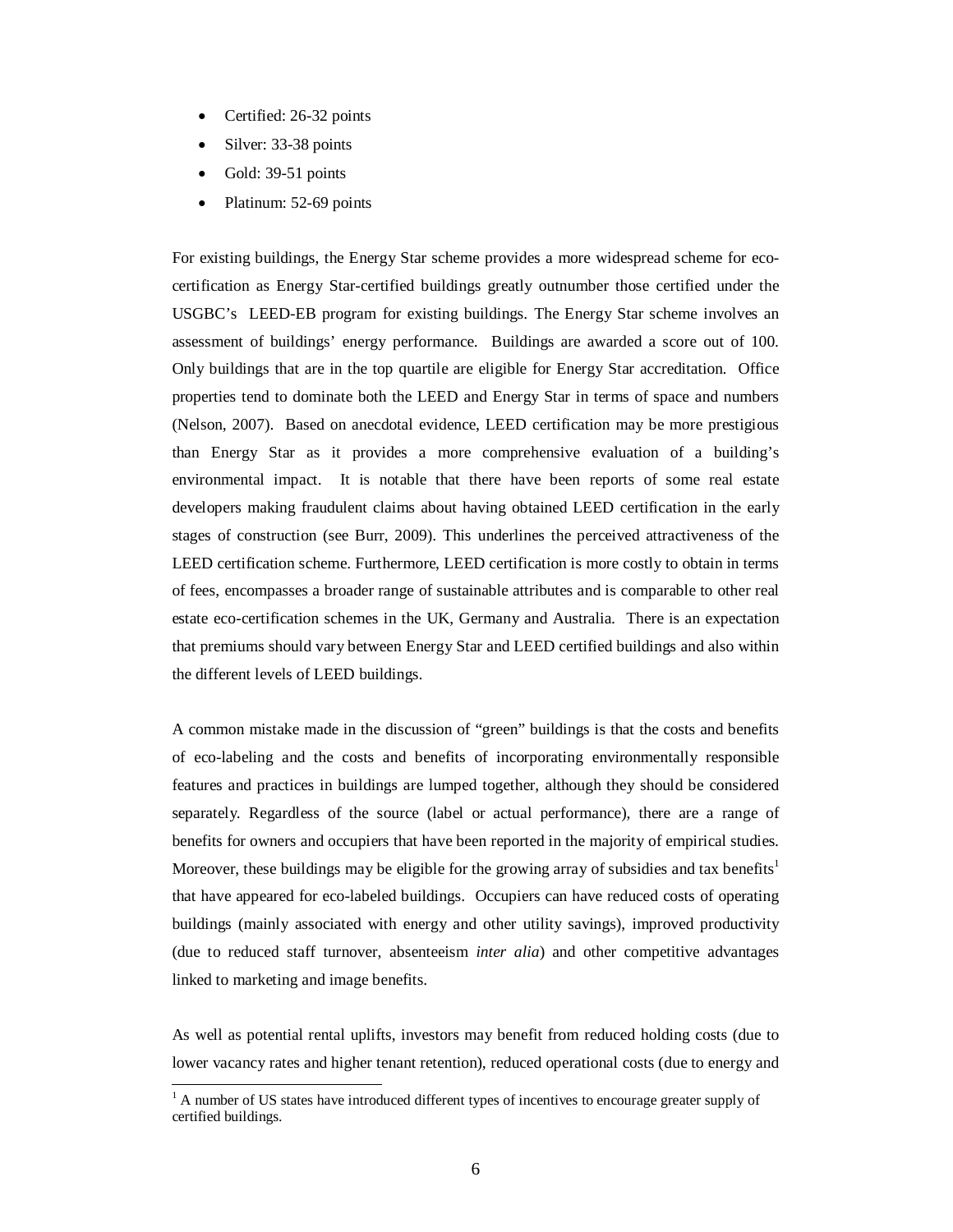other utility savings), reduced depreciation (linked to the use of latest technologies) and reduced regulatory risks. In turn, surveys of willingness-to-pay have found that occupiers have stated that they are prepared to compensate owners for the additional costs of ecocertified buildings through higher rents (see GVA Grimley, 2007 and McGraw Hill Construction, 2006 for examples). However, it is important to distinguish between what occupiers and investors state that they are ready to pay from what they really pay.

#### *Price formation in commercial real estate markets*

A potentially significant factor influencing the existence and/or the level of a premium for environmentally responsible buildings is the price setting process. In the marketing literature, there are three broad strategies to price setting,

- Estimation of reservation prices of occupiers through market research techniques.
- Link to competitors' pricing levels
- Cost-plus pricing (based on average cost)

While it may be the case that "for many companies, average cost is the initial, paramount, or only determinant in price setting" (Shipley and Jobber, 2001, 307), this is unlikely to be the case in the commercial real estate rental market. It is more difficult to link pricing to cost and anecdotal evidence suggests that competition-linked pricing dominates. In the absence of suitable certified comparables and clear pricing signals, owners may anchor on the prices of non-certified buildings. Pricing strategy may also be influenced by whether developers tend to adopt price skimming or penetration strategies.

Apart from a small number of studies on the empirics of search theory and the microfoundations of the natural vacancy rate theory, research on the price setting strategies in commercial real estate markets is relatively scant. Conventionally, marketing of commercial real estate assets for occupation is based upon the 'posting' of asking rents that are then subject to negotiation about the detailed terms of the lease contract and rent. Although developers of certified buildings may be confident that potential occupiers will obtain an additional consumer surplus relative to non-certified buildings, information about potential occupiers' willingness-to-pay may be costly to obtain. In contrast, in many consumer markets, buyers' reservation prices for environmentally responsible products can be estimated from actual trading prices. Since the heterogeneity of commercial real estate premises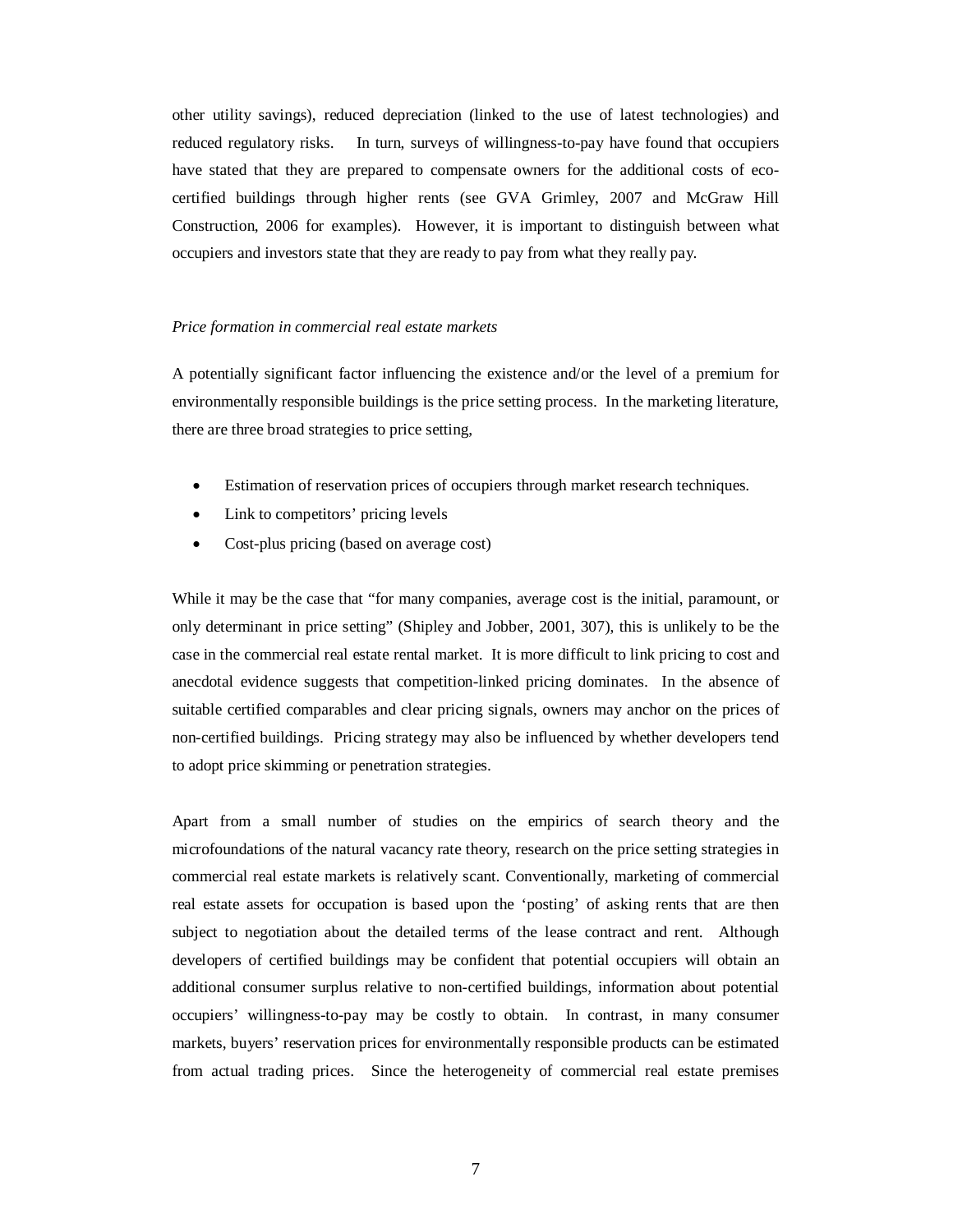reduces the availability of clear market pricing signals, owners of certified buildings are faced with difficulty in assessing the reservation prices of occupiers for a relatively novel product.

Sales prices tend to be determined by a similar process. Typically, the vendor lists the property with brokers and sets an asking price. This asking price may be linked to pricing levels observed in recent transactions. Prospective buyers can then send Letters of Intent (LOIs) that describe the general terms (including sale price) under which they would buy the property.

## *A Cost Premium?*

Depending on the relationship between price and production cost, the existence and size of a cost premium to construct certified buildings may be relevant to price premiums. There have been a number of studies of the construction cost premium associated with achieving certification (see, for example, Kats, 2003; Berry, 2007; Morrison Hershfield, 2005). These studies suggest small construction cost premiums of around 2% on average. To investigate the cost premium in more depth, Matthiesen and Morris (2007) analyzed 83 building projects with a primary goal of LEED certification and 138 similar building projects without the goal of sustainable design. Confirming the findings of earlier studies, they found no significant difference in average costs for building projects with a primary goal of LEED certification as compared to non-certified buildings.

It is worth noting that the methodological difficulties in measuring the cost premium raise similar issues to measuring the price premium. In particular, there are difficulties in identifying an appropriate benchmark for comparison between the two types of building (conventional and environmentally responsible). In addition, there is expected to be substantial cross-sectional variation between building projects. However, the conclusion from this evidence of a largely insignificant cost premium is that, if rental asking prices are formed on a 'cost plus' basis, owners may not be driven to demand rental premiums due to cost pressures.

## *Lease Contracts*

The type of lease contract may also be a factor in the rent determination process. It is wellestablished the allocation of cost liability for property taxes, insurance, maintenance, repairs and utility costs will have an impact on the rental level. In research on the pricing of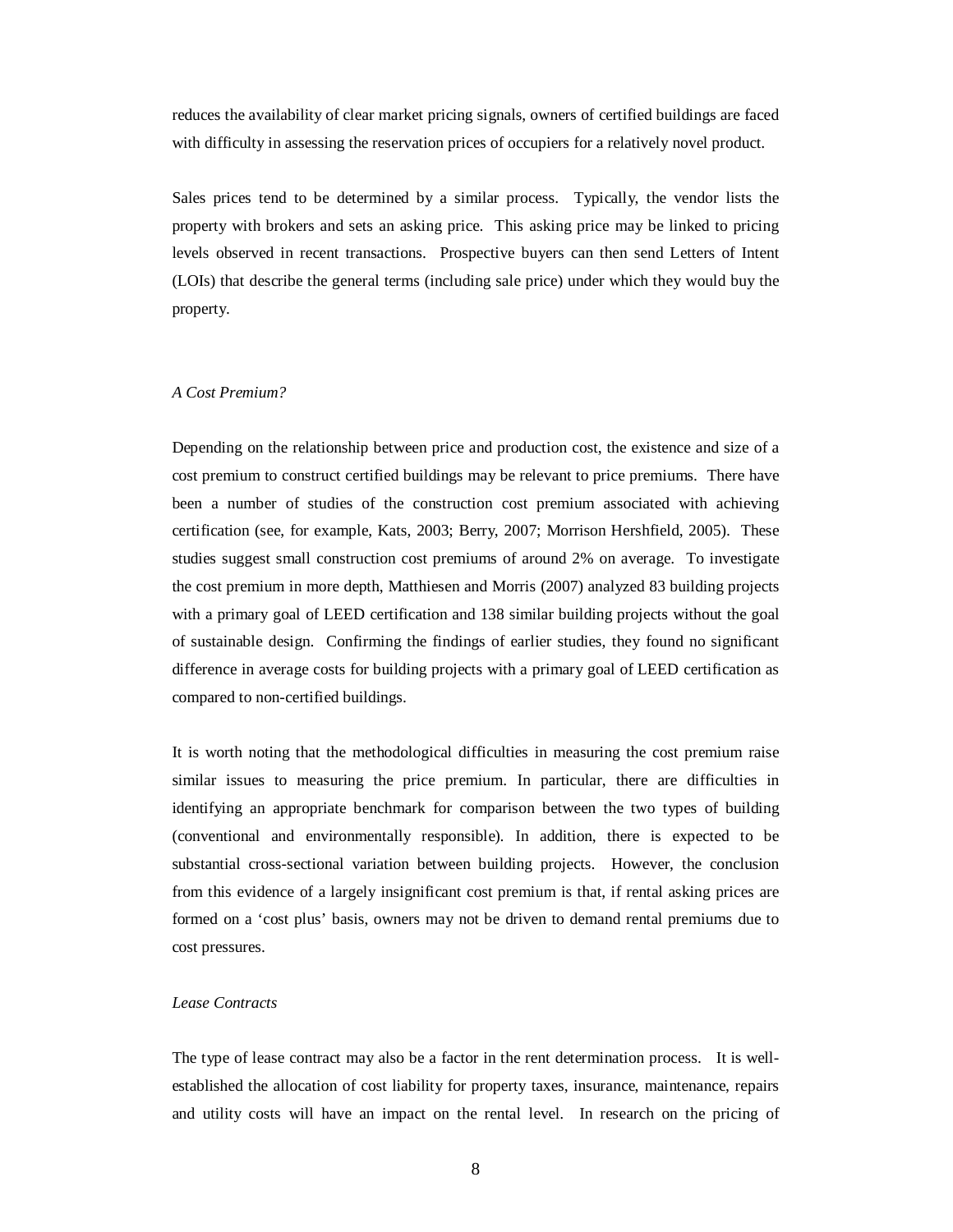variations in lease terms, the standard assumption of lease pricing models is that real estate investors will extract the same value from the property regardless of leases structure (see Grenadier, 1995, Booth and Walsh, 2001, Ambrose, Hendershott and Klosek, 2002). In short, investors are assumed to be fully compensated by rental adjustments for the costs of providing 'benefits' to tenants. However, in practice, institutional features of the rent determination process may prevent the transmission of expected price effects to actual prices. For instance, researchers have been unable to identify empirically an expected term structure of rents (see Bond, Loizou and McAllister, 2008, Englund, Gunnelin, Hoesli and Söderberg, 2003).

In this context, there is an important distinction between lease structures in which the tenant is responsible for the costs of energy and lease structures where the owner is liable. For the latter, it is expected that tenants will pay a higher rent for a leasing on a gross or full service basis. However, since an owner of energy efficient buildings will incur relatively lower energy costs, *ceteris paribus*, assuming price competition they may be prepared to accept a discounted (relative to full service or gross rental contracts on poor energy efficient buildings) rental level if leasing on gross or full service terms. In addition, owners may also prefer to lease on gross or full service lease terms in order to capture the savings generated by the lower energy costs. In turn, for tenants on gross or full service leases, there is no reduced operating cost incentive to offer a higher rent for energy efficient buildings. However, since there may be image benefits associated with eco-certification or perceived business benefits associated with the use of less 'artificial' heating and cooling technologies, a rental premium may still be identified gross and full service leases in eco-certified buildings.

In contrast, for tenants on net leases, since they are directly liable for energy costs, there are clear operational savings associated with an energy efficient building. As a result, it is expected that tenants will be prepared to make an increased rental bid relative to comparable poor energy efficient buildings. Assuming that the rent determination process is affected by prospective energy costs, for eco-certified buildings with net lease structures, there should be a higher rental premium than for eco-certified buildings with full service or gross leases. As a result, while we expect to confirm that net leases have a lower rent than gross full service leases, we expect this differential to narrow in eco-certified buildings.

## *Measuring the Price Differential*

When attempting to measure a price differential between a certified and non-certified product, there are two key methodological and data issues. The first problem is to identify appropriate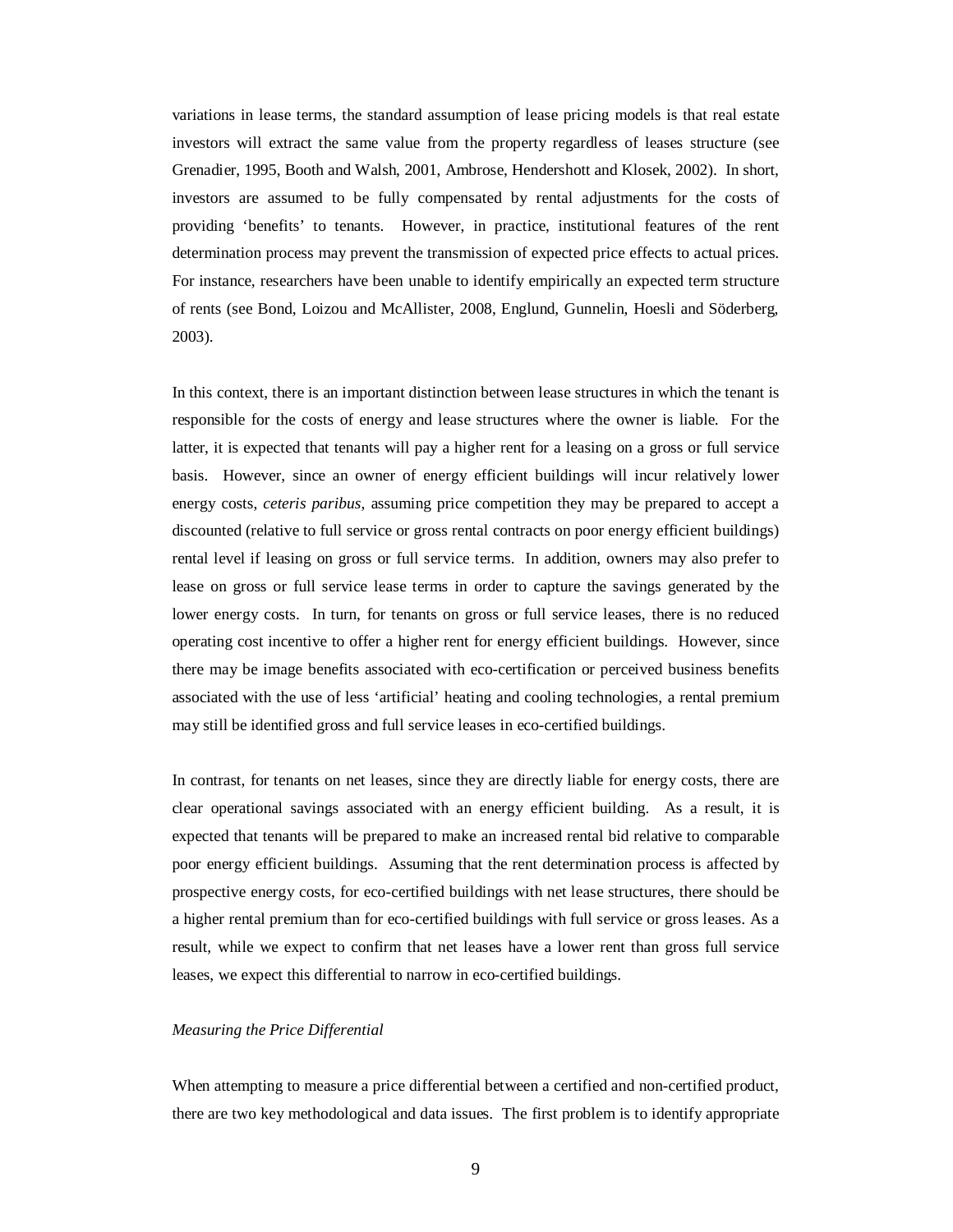benchmarks to compare certified and non-certified products. The second is to identify sufficient market price information from transaction activity to measure price differentials. With regard to the first issue, commercial real estate markets present some problems. In some product markets, apart from the certification label, eco-friendly goods may be indistinguishable from conventional goods e.g. some timber or food commodities. As a result, it is often straightforward to identify a suitable benchmark against which to measure a price differential. Additionally, assuming active trading, it is also likely that there will be adequate price information.

In contrast, in markets where products are bespoke (such as commercial real estate), the construction and design requirements of obtaining certification may add to inherent product heterogeneity. Further, thin trading and low market transparency may reduce the amount and quality of available price information. The result is that measuring the price differential for eco-certified buildings is hindered by the combination of the lack of an appropriate benchmark and limited price information due to thin market effects.

Since markets are dynamic, it is also expected that levels of price differential will tend to change over time. In a static equilibrium framework, the price differential *at a given point in time* can be analysed as the product of different demand and supply curves for certified and non-certified buildings. However, since supply and demand curves tend to be dynamic (e.g. due to the effects of changes in market penetration and production costs) prices adjust. Even in the short term, supply and demand elasticities will not be static for certified and noncertified buildings and, as a result, price differentials should vary over time. Furthermore, linked to the nomination problem inherent to real estate development, developer responses to a price differential will themselves shift the supply curve and affect the level of price differential.

There are also strong grounds to expect levels of price differential to vary cross-sectionally. Certified buildings are obviously not homogenous. For instance, as noted above, there are different levels of certification. As a result, there are likely to be variations between certified buildings in the levels of the potential benefits (reduced costs of occupancy, image and business performance) that may be obtained by occupiers. In turn, there may be variations between buildings in the price effects of certification.

A further aspect of the pricing issue is that certification standards themselves tend to be dynamic usually (albeit not exclusively) in an upwardly direction. For instance, it is commonly suggested that voluntary government sponsored eco-labelling standards provide a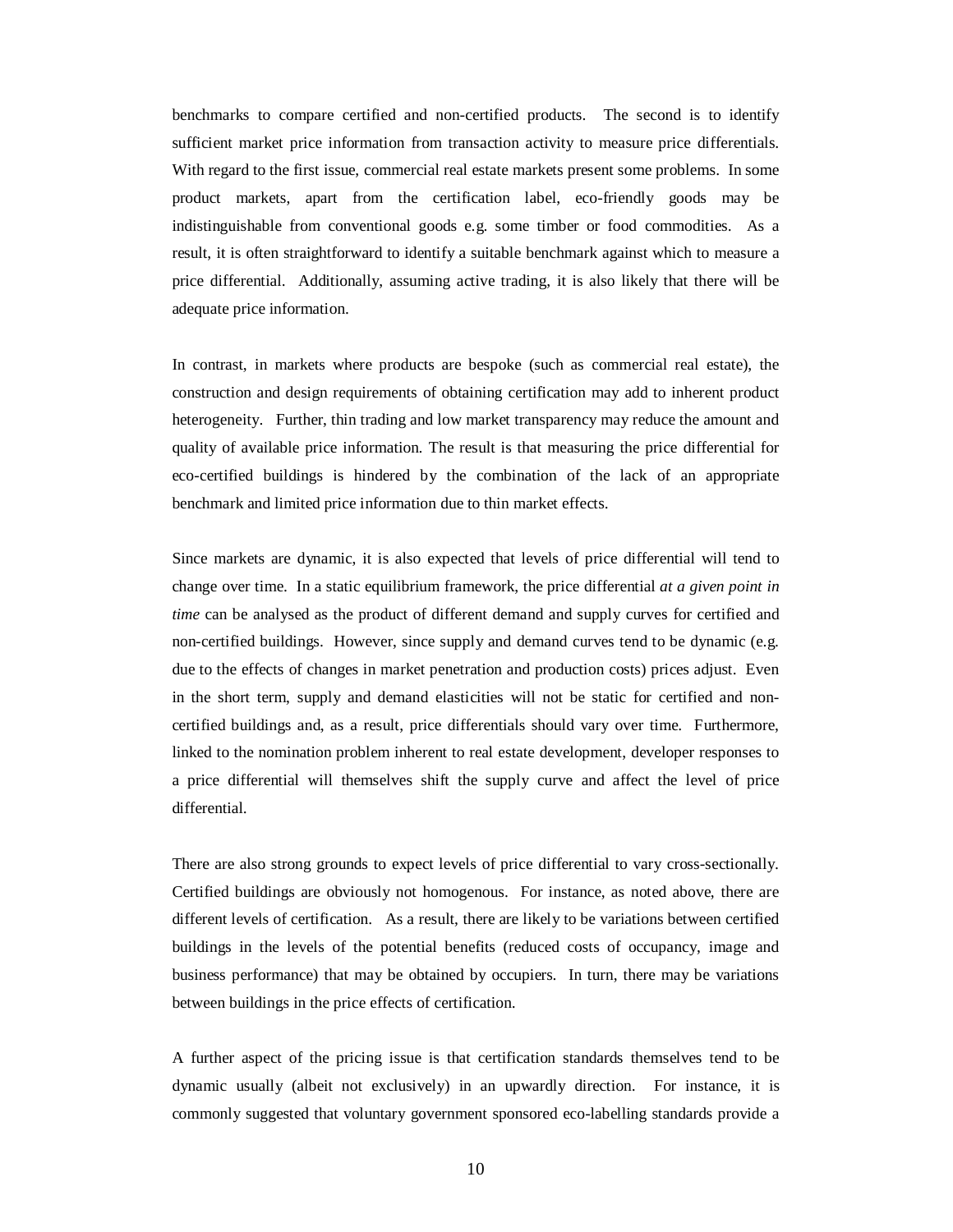signal to market participants of the policy direction for future mandatory standards. In addition, where a certificate is awarded for relative environmental performance compared to the existing building stock e.g. Energy Star, over time this performance may deteriorate in relative terms as standards improve as existing stock is upgraded and new stock is developed. In simple terms, a building that was in the top 25% by energy performance in 1999 may not be eligible for an Energy Star rating in 2009. We are not aware that there is any process for withdrawing certification as the building population changes.

#### *Related empirical studies*

There have been few studies have attempted to measure the price effects of green building rating. Studies that have identified higher rents and improved returns based on the views and experiences of expert professions still require empirical verification. While recognizing the centrality of pricing to adoption, recent reviews of the literature have found little convincing research that identified a certification premium (see Berry, 2007). Nelson (2007) examined the performance differences between certified and non-certified buildings using a number of criteria. Drawing upon the CoStar database, the study compared LEED rated buildings and Energy Star buildings with a vastly larger sample of non-certified buildings in the CoStar database. While acknowledging the significant differences between the sample and the wider population, it found that certified buildings tended to be newer, owner-occupied or single tenanted, concentrated geographically and sectorally (in the office sector). Recognizing that it did not control for these differences, the study identified lower vacancy rates and higher rents in LEED-rated buildings.

There have been a group of studies that draw upon the CoStar database of US properties to identify the effect of environmental certification on sale prices and rents respectively. The most widely quoted among these was conducted by Miller *et al* (2008). To control for differences between their sample of certified buildings (927 buildings) and a much larger sample of non-certified buildings, the authors include a number of control variables such as size, location and age in their hedonic regression framework. They find that dummy variables for Energy Star and LEED ratings show rent premia of 6% and 10% respectively but these results are not significant at the 5 percent level.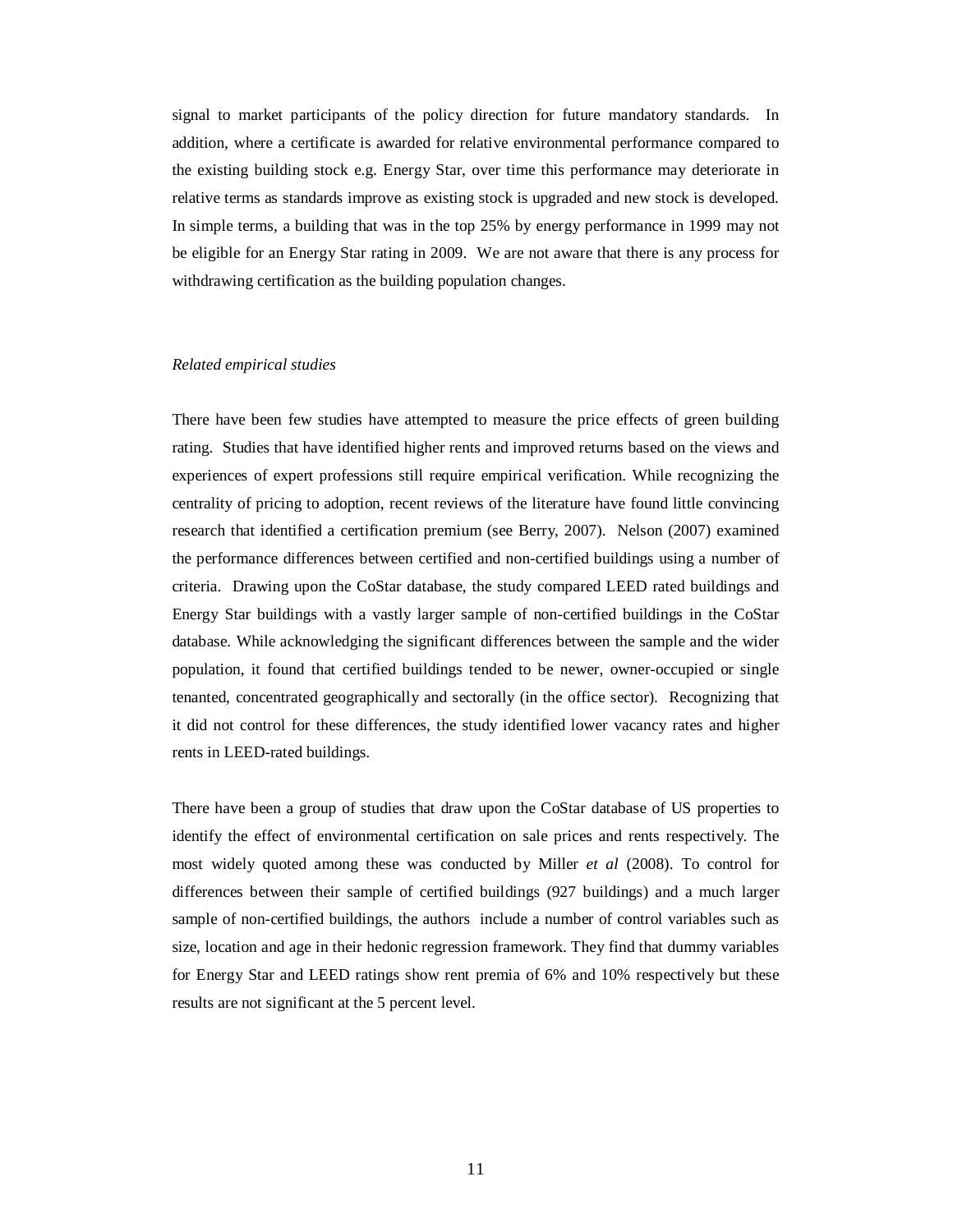Wiley, Benefield and Johnson (2008) focused on the effect on rent, occupancy rate and sale price of eco-certification for Class A buildings in 46 office markets across the  $USA^2$ . Using an hedonic pricing approach, they found rental premiums ranging from approximately 15- 18% for LEED certified buildings and 7-9% for Energy Star certified buildings depending on the model specification. In terms of sales transactions, they estimated premiums of \$130 per sq ft for LEED certified buildings and \$30 for Energy Star. However, although plausible, these results need to be treated with some caution. A limitation of their hedonic model is that it lacks controls for micro-locational effects. In essence, they identify rental and sale premiums for certified buildings relative to non-certified buildings *in the same metropolitan area*. However, if certified buildings tend to be more likely to be found in better quality locations within a metropolitan area, observed premiums may include a location as well as a certification premium.

In a recent working paper, Eichholtz, Kok and Quigley (2009) also used an hedonic framework to test for the effect of certification on the contract rents of 694 office buildings. Using GIS techniques, they control for location effects by identifying other office buildings in the CoStar database within a radius of 0.25 miles of each certified building. They identify a statistically significant rent premium on rents per square foot of 3.3% for Energy Star certified buildings. Surprisingly, they find no significant rent premium for LEED-certified buildings. However, when they used "effective" rents to reflect different vacancy rates in certified buildings, the premium increased to around 10% for Energy Star certified buildings and 9% for LEED-certified buildings<sup>3</sup>. Similar results were found for transaction prices. Although not discussed in the paper, they found a substantial 19% sale price premium for Energy Star certified buildings but no statistically significant premium for LEED-certified buildings. If they are confirmed, these findings have substantial implications for developers who are considering LEED certification and it is important that they are corroborated by other studies. In this paper, we apply a similar hedonic methodology to Eichholtz *et al* to a similar data set. However, instead of using the asking rent multiplied by the occupancy rate (termed 'effective rent' by the authors), we use the rental rates reported by CoStar to isolate the effect of certification on rent only. A further advantage of doing so is that we do not have to address the endogeneity and complex interaction of rents and vacancy rates in a building. More substantively, we control for location effects using actual submarkets (as defined by CoStar) rather than possibly arbitrary submarkets.

 $\ddot{ }$ 

 $2$  Sales data were available for 26 office markets.

<sup>&</sup>lt;sup>3</sup> Eichholtz *et al* also find that there is a higher relative premium for cheaper locations. However, this is likely to be due to the fact that similar absolute premiums due, for example, to lower energy costs will invariably result in higher relative premiums in less expensive locations.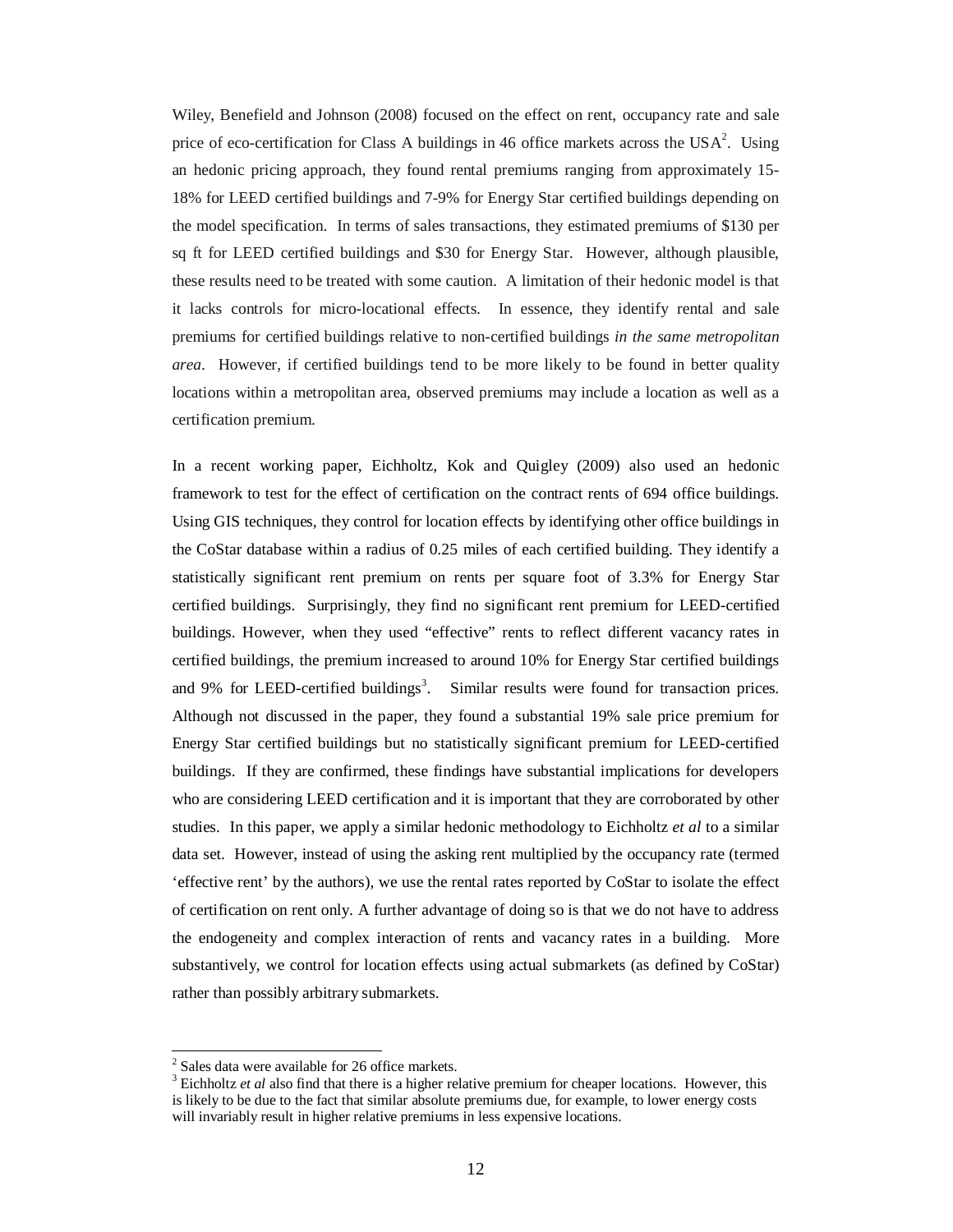While there are clearly plausible *a priori* reasons to expect price differences between certified and non-certified buildings, this is not necessarily certain. As noted below, previous research has shown that not all variations in asset attributes are necessarily reflected in asset prices (see, for example, Wheaton, 1984). Conversely, the lack of a significant premium would not necessarily preclude the existence of considerable benefits of certified buildings as described in the previous section.

## **Models and data**

In the empirical test of rent and sales price premia of certified buildings, we apply a two-stage approach. Firstly, we adopt a standard hedonic framework. In the second stage, we select a matched peer group based on logistic regression and compare the results obtained from both types of estimates.

#### *Hedonic analysis*

Hedonic regression modeling is the standard methodology for examining price determinants in real estate research. This method is used here primarily to measure the price effect of LEED and Energy Star certification. Rosen (1974) first generalized that the hedonic price function covering any good or service consisted of a variety of utility-bearing characteristics. In office rent determination literature, hedonic modeling typically specifies that a range of physical, locational and lease characteristics be used as the independent variables determining price.

As described in the literature review section of this paper, a critical issue in measuring the price effect of eco-certification is to control for the fact that certified buildings may be newer, higher or located in more attractive locations or markets. The standard log-linear hedonic rent model takes the following form:

$$
\ln R_i = \alpha_i + \beta x_i + \phi Z_i + \varepsilon_i \tag{1}
$$

where  $R_i$  is the natural log of average rent per square foot in a given building,  $x_i$  is a vector of the natural log of several explanatory locational and physical characteristics,  $\beta$  and  $\varphi$  are the respective vectors of parameters to be estimated. *Z<sup>i</sup>* is a vector of time-related variables and *<sup>i</sup>* is a random error and stochastic disturbance term that is expected to take the form of a normal distribution with a mean of zero and a variance of  $\sigma^2$ . The hedonic weights assigned to each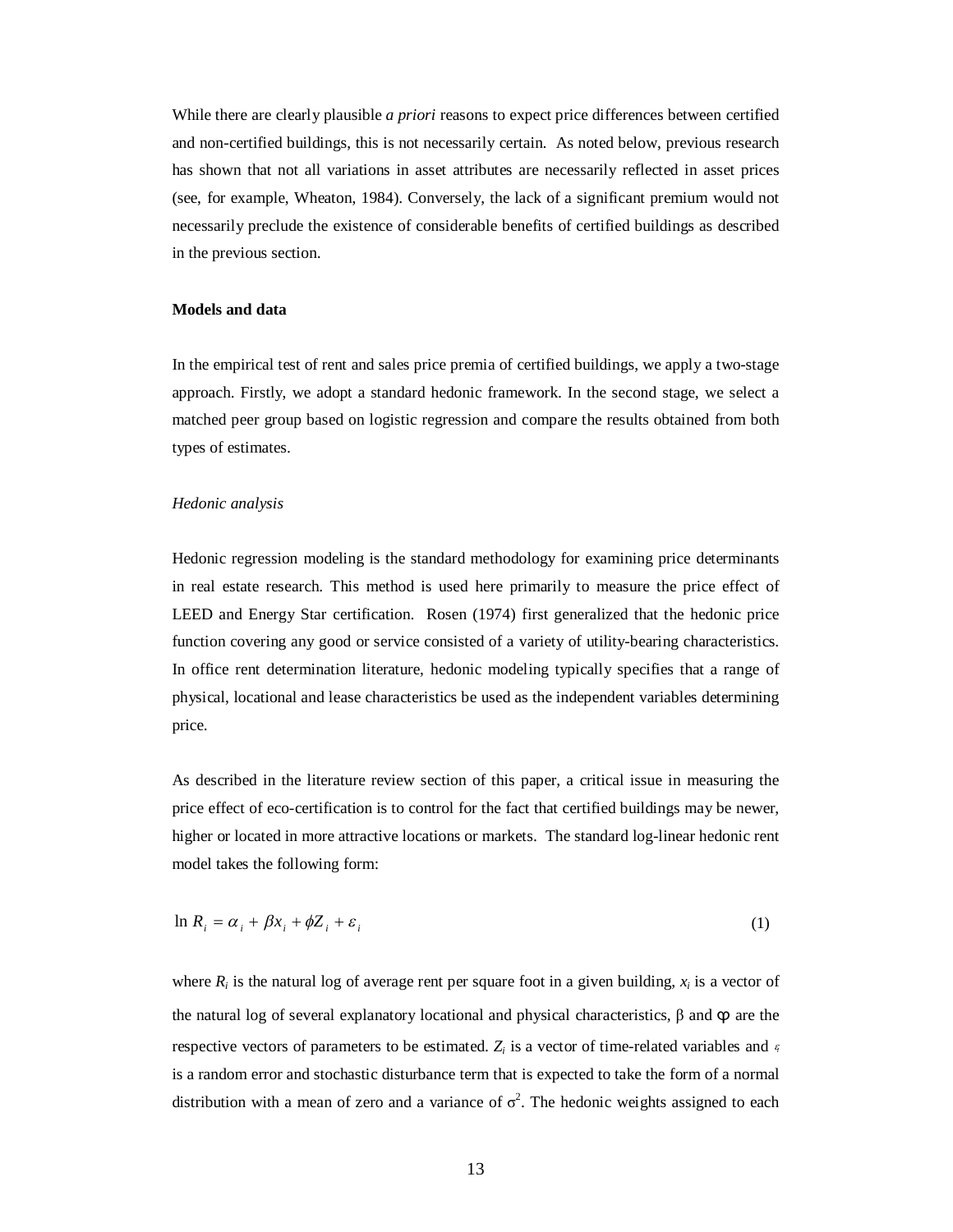variable are equivalent to this characteristic's overall contribution to the rental price (Rosen 1974).

For the purpose of this study, we specify two types of hedonic models. The first type explains rents and the second explains price per square foot in sales transactions.

## *Hedonic Rent Model*

$$
\ln R_i = \beta_0 + \beta_1 \ln A_i + \beta_2 \ln S_i + \beta_3 \ln L_i + \beta_4 \ln T_i + \beta_5 \ln G_i + \beta_6 N_i + \beta_7 BC_i + \beta_8 SU_i + \beta_9 GR_i + \varepsilon_i
$$

In this model, *A<sup>i</sup>* represents the age of the property, measured from the year of construction or the year of a major refurbishment (whichever occurred more recently),  $S_i$  is the number of stories of the property,  $L_i$  represents the lot size,  $T_i$  and  $G_i$  are the latitude and longitude geographic coordinates of the property which capture any large-scale effects of the spatial distribution of properties across the country,  $N_i$  is a dummy variable indicating a net lease (taking the value of zero for a gross or full-service lease), *BC<sup>i</sup>* are controls for building class (standard categories A,B,C and F) and  $SU_i$  are controls for submarkets (853 in total) and  $\varepsilon_i$  is the error term which is assumed to be independent across observations and normally distributed with constant variance and a mean of zero. A rent premium for LEED and/or Energy Star rated buildings is captured by the *GR<sup>i</sup>* term, a dichotomous variable that takes the value of 1 for certified buildings and a value of 0 otherwise. In alternative model specifications, the  $GR_i$  dummy variable is replaced by separate terms for LEED and Energy Star certification (Model 2) and level of LEED certification (Model 3).

### *Hedonic Sales Transaction Price Model:*

Similarly, the regression for estimating price per square foot in sales transactions is estimated in the following way:

$$
\ln R_i = \beta_0 + \beta_1 \ln A_i + \beta_2 \ln S_i + \beta_3 \ln L_i + \beta_4 \ln T_i + \beta_5 \ln G_i + \beta_6 E_i + \beta_6 MC_i + \beta_7 BC_i + \beta_8 SU_i + \beta_9 GR_i + \varepsilon_i
$$

(2)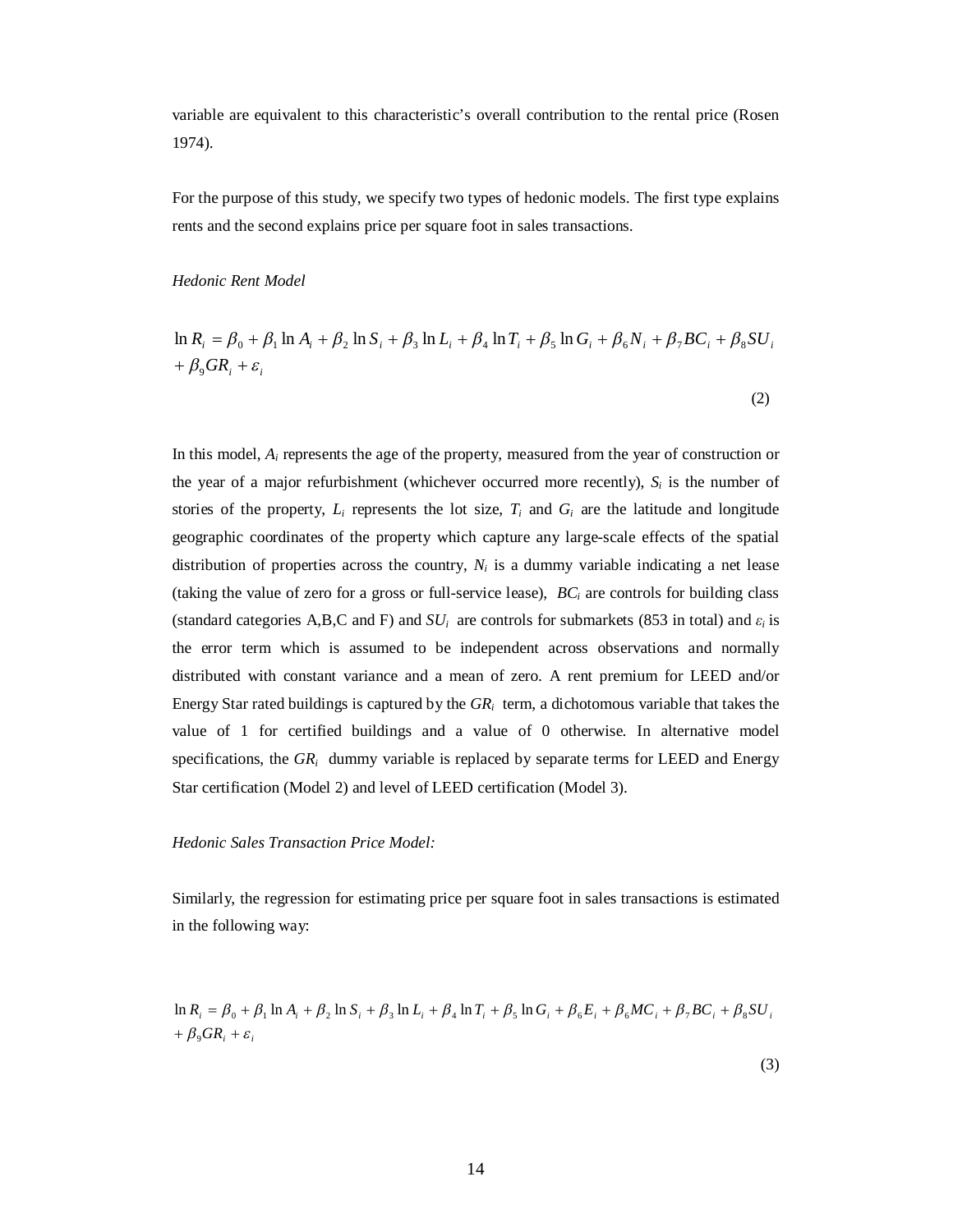where  $E_i$  is a time trend variable which accounts for general price inflation and other unobserved trends over time. This variable increases in semi-annual increments. Beyond this control for the overall trend, we also included  $E_i$ , which indicates market conditions at the time of sale proxied by the average quarterly return of the NAREIT index. All other variables are the same as in the rent model.

The type of specification used in the rent and transaction price models allows us to detect differences in the weight of parameter estimates across submarkets, building class categories and market conditions by estimating separate intercepts. This Least Squares Dummy Variable (LSDV) approach has the advantage of controlling for a number of omitted variables, for example small-scale spatial effects at the submarket level that we could not model explicitly as the data necessary to do this were not available to us. The LSDV approach allows intercepts of the regression to differ across markets while assuming constant variable coefficients. This is important not only because of the difference in price levels across markets but also because it controls for tax and other incentives that several states and cities grant for buildings that are certified including tax credits, reduced permitting fees and property tax abatements (Roberts, 2007).

#### *Binomial logistic regression*

While the hedonic regression approach is the principal method for determining rent and price premium since it enables the researcher to control for a host of relevant building characteristics, it is subject to a potentially serious methodological problem. If buildings in the treatment group (eco-certified buildings in our case) and the control group (non-ecocertified buildings) differ systematically with respect to characteristics that are significant factors in rent formation, the hedonic model will not attribute the price effect of individual factors accurately and the model as such is subject to omitted variable bias. This problem may arise because of unmeasured common features of eco-certified buildings, for example certain micro-locational characteristics that are not entered as independent variables in the hedonic model. Therefore, we complement the hedonic analysis with a logistic regression framework which serves as a basis for selecting buildings in the control sample that are sufficiently similar to the eco-certified group. Based on the individual probability scores obtained from the logistic regression, we can then define a cutoff point for inclusion in the peer group sample.

Our logistic model assumes a dichotomous dependent variable which measures the probability  $\pi_i$  of being an eco-certified building as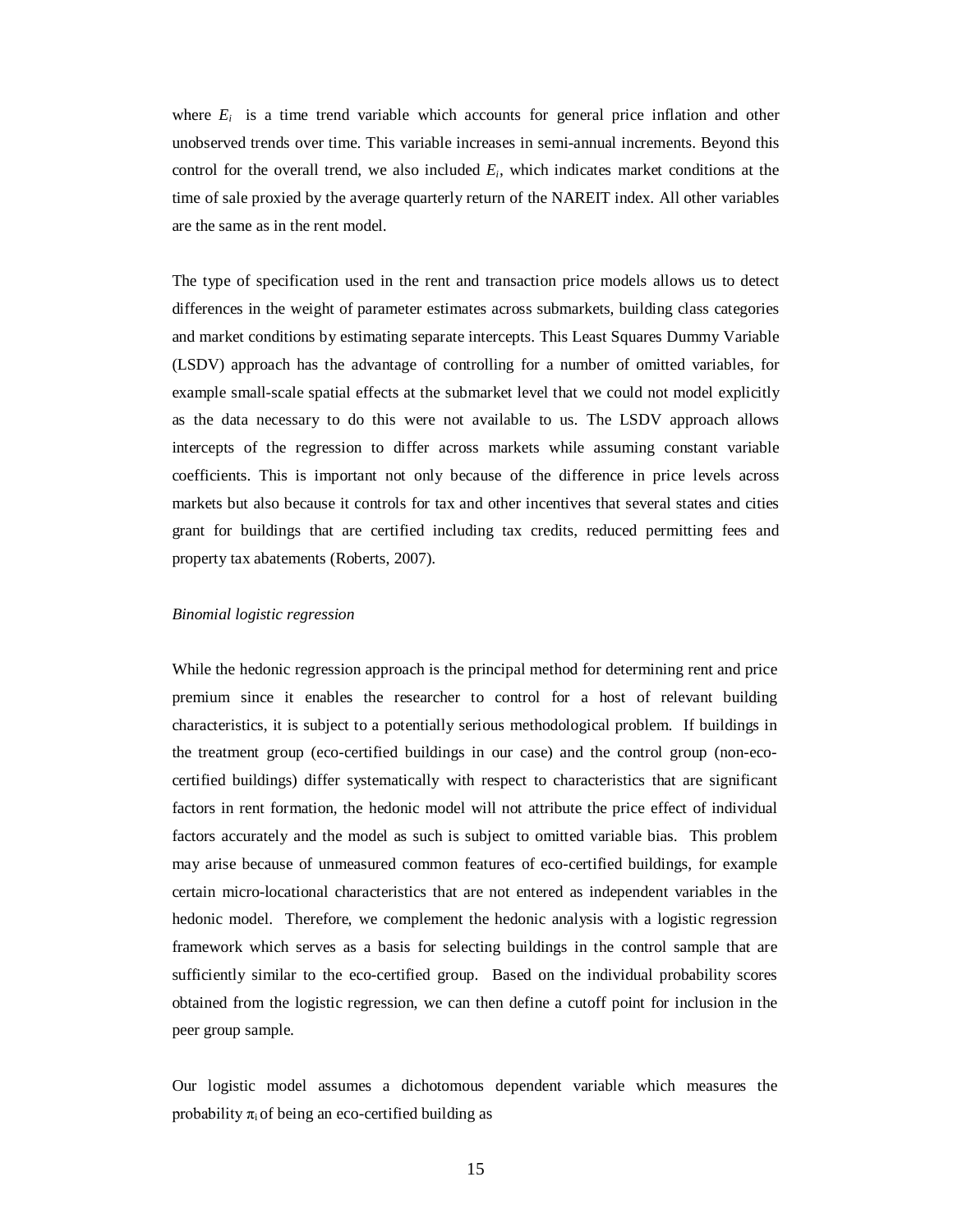$$
\pi_i = \frac{\exp(\eta_i)}{1 + \exp(\eta_i)}
$$
(4)

Thus, we can determine a likelihood function *lf* for n observations  $y_1, \ldots, y_n$ , with probabilities  $\pi_1, \dots, \pi_n$  and case weights  $w_1, \dots, w_n$ , can be expressed as

$$
lf = \prod_{i=1}^{n} \pi_i^{w_i y_i} (1 - \pi_i)^{(1 - y_i)}
$$
(5)

In the logarithmic form used in our paper, the full model L is thus:

$$
L = \ln(1f) = \sum_{i=1}^{n} w_i y_i \ln(\pi_i) + w_i (1 - y_i) \ln(1 - \pi_i)
$$
 (6)

Having obtained probability values for each observation in our database, we can then proceed to re-define our sample of comparable buildings by including only those non-certified buildings that sufficiently resemble certified buildings based on the features included in the logistic regression model.

## *Data*

The tagging of LEED and Energy Star buildings by CoStar enables researchers to identify numbers and types of eco-certified buildings in the database. Given the discussion above, a key issue is the benchmark against which the sample of certified buildings can be compared. Our benchmark sample consists of approximately 24,479 office buildings in 853 submarkets in 81 metropolitan areas spread throughout the United States. This means that our hedonic model is measuring price differences between certified buildings and randomly selected noncertified buildings in the same metropolitan area controlling for differences in age, size, height, location, lease type, building class and submarket.

In the first step, we drew details of approximately 1,900 eco-certified buildings of which 626 were LEED certified and 1,282 were Energy Star. In the second step, buildings were selected in the same metropolitan areas and submarket as the certified sample. Sample selection was based on the criteria a) same submarket or market as certified buildings and b) at least 10 comparable observations for each certified building in the database. Although the market weightings may be different between the benchmark and the certified samples, our regression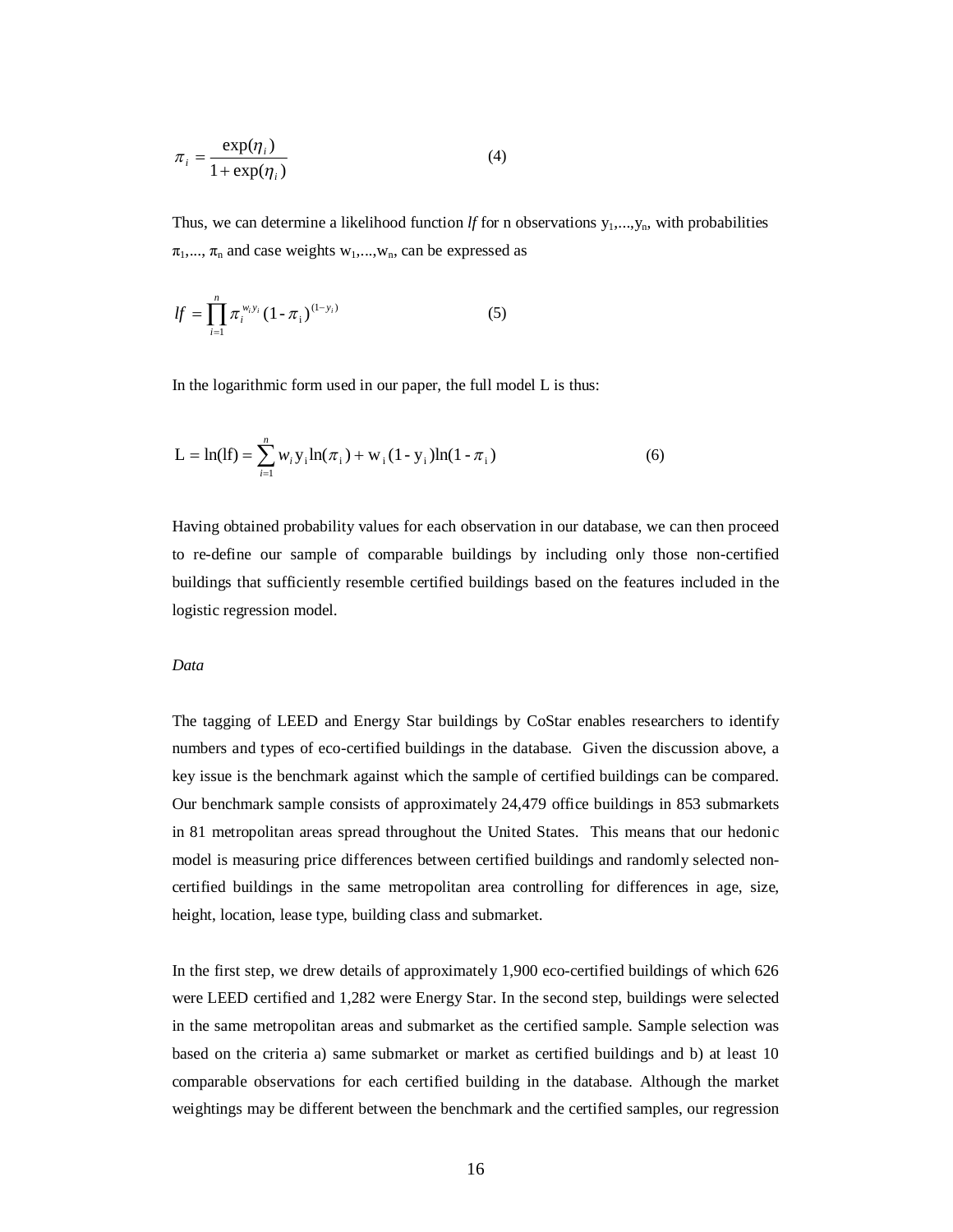model controls for market-specific effects. Of the LEED buildings, 31% (n=192) are certification-level, 29% (n=180) are Silver, 32% (n=201) are Gold and 7% (n=45) are Platinum level. In total, we have used 9,806 observations of transaction prices and 18,519 (asking) rent observations.

## **Results**

#### *Descriptive Statistics*

The descriptive statistics are displayed in Exhibit 1. There are clearly some differences between eco-certified and non-certified buildings. The former tend to be newer. In particular, the median age of LEED certified buildings is five years. The comparable figure for the benchmark sample is 23. While there is relatively little difference between buildings with Energy Star certification and the benchmark sample in terms of age, the former tend to be dominated by tall buildings suggesting that they are mainly located in CBD locations. This is supported by the fact that Energy Star buildings tend to be on average nearly 20 times larger than non-certified buildings. Without controlling for the differences between the samples, certified buildings have higher asking rents and lower vacancy rates than noncertified buildings. Median asking rents are approximately 35% higher in LEED and Energy Star certified buildings. There are also some notable differences in terms of the proportions of each sample that are on triple let leases compared to gross or full service leases. Energy Star buildings have 12% and LEED buildings have 10% on net leases. The comparable figures for the control sample is 22%. More thorough investigation is required, however, to infer a general prevalence of gross leases in certified buildings as the higher share may simply be reflective of differences in property types (particularly mono- vs. multi-tenanted properties) between the certified and the non-certified samples.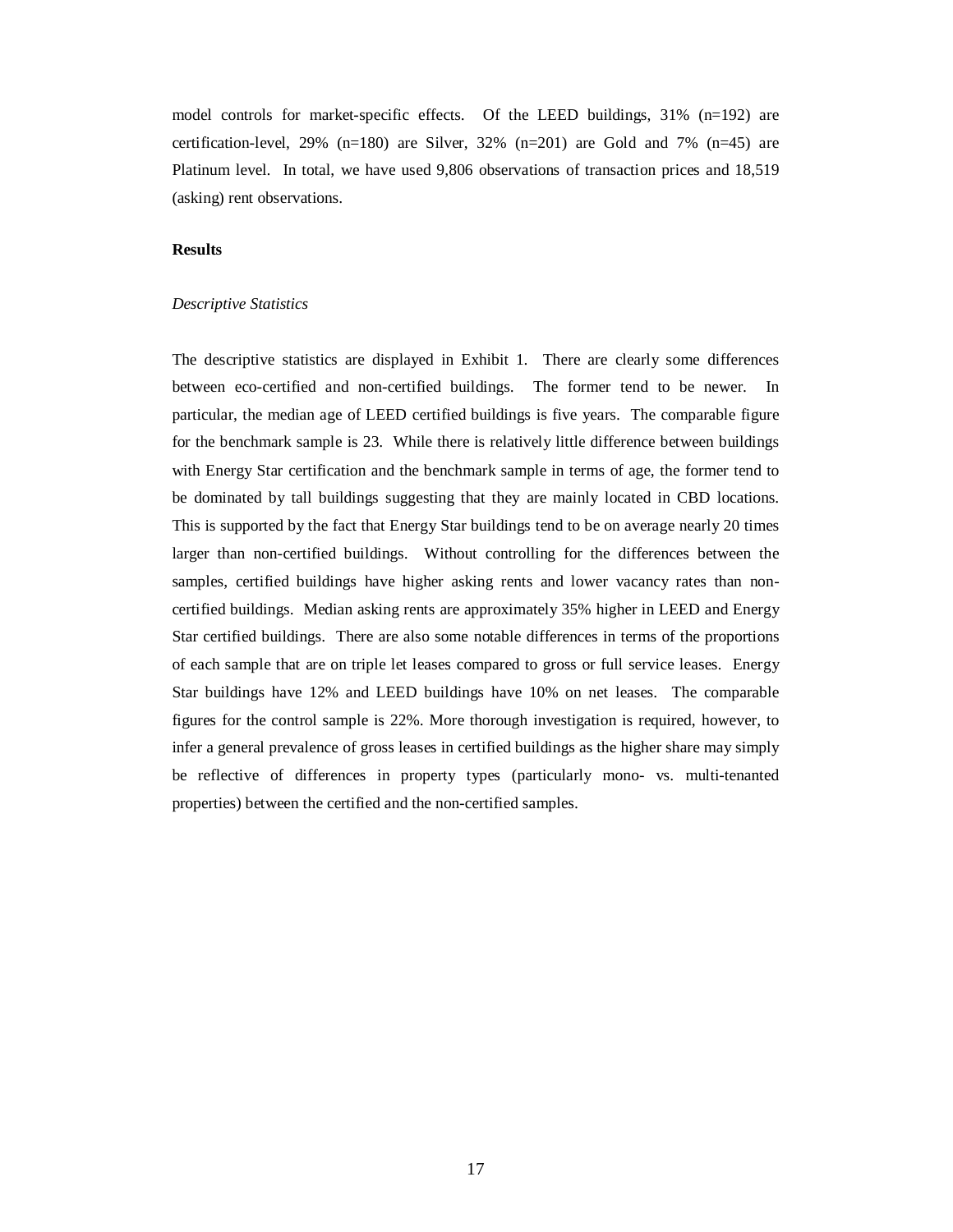| Overall            | <b>RENT</b>           | <b>PRICE</b>           | % LEASED | $SIZE$ (sq ft)    | <b>STORIES</b> | AGE    |
|--------------------|-----------------------|------------------------|----------|-------------------|----------------|--------|
|                    | \$ psf                | \$ psf                 |          |                   |                |        |
| Mean               | 19.50                 | 141.19                 | 63.82    | 52,771            | 3.32           | 28.37  |
| Median             | 18.00                 | 113.81                 | 79.80    | 10,800            | 2.00           | 23.00  |
| Std. Dev.          | 9.16                  | 112.50                 | 38.87    | 145,147           | 5.75           | 27.48  |
| <b>Skewness</b>    | 2.40                  | 1.77                   | $-0.69$  | 7.57              | 5.92           | 1.97   |
| Kurtosis           | 14.47                 | 8.77                   | 1.88     | 92,807            | 50.21          | 8.42   |
| Observations       | 16,488                | 9,120                  | 24,951   | 16,488            | 24,479         | 21,147 |
|                    |                       |                        |          |                   |                |        |
| <b>LEED</b>        | <b>RENT</b><br>\$ psf | <b>PRICE</b><br>\$ psf | % LEASED | $SIZE$ (sq ft)    | <b>STORIES</b> | AGE    |
| Mean               | 26.74                 | 251.12                 | 91.06    | 179,290           | 6.45           | 11.77  |
| Median             | 24.50                 | 247.41                 | 100.00   | 95,000            | 4.00           | 5.00   |
| Std. Dev.          | 11.00                 | 136.33                 | 22.46    | 262,071           | 8.50           | 19.06  |
| <b>Skewness</b>    | 1.79                  | 0.37                   | $-2.91$  | 4.68              | 3.13           | 3.30   |
| Kurtosis           | 7.21                  | 3.32                   | 10.78    | 43.49             | 13.76          | 14.89  |
| Observations       | 210                   | 127                    | 667      | 667               | 622            | 504    |
| <b>Energy Star</b> | <b>RENT</b><br>\$ psf | <b>PRICE</b><br>\$ psf | % LEASED | $SIZE$ (sq $ft$ ) | <b>STORIES</b> | AGE    |
| Mean               | 27.76                 | 254.93                 | 91.43    | 315,052           | 13.40          | 19.43  |
| Median             | 25.04                 | 230.88                 | 95.76    | 217,082           | 9.00           | 20.00  |
| Std. Dev.          | 11.37                 | 138.20                 | 12.44    | 301,264           | 12.89          | 12.77  |
| Skewness           | 1.66                  | 1.47                   | $-3.06$  | 1.99              | 1.62           | 2.31   |
| Kurtosis           | 7.21                  | 6.57                   | 17.78    | 7.59              | 5.55           | 13.66  |
| Observations       | 990                   | 662                    | 1,480    | 1,480             | 1,453          | 1,474  |

## **Exhibit 1: Descriptive statistics of overall sample with LEED and Energy Star sample**

#### *Hedonic regression results and the rent premium*

To further investigate the hypothesis of a rent and price premium for certified buildings, we estimate hedonic regressions as outlined above. Two separate regressions are estimated to model rent and transaction price separately. All continuous numeric variables were transformed to log values to (1) reduce non-normality found in initial examinations of the dataset, (2) to reduce heteroskedasticity and (3) to be able to interpret the results as elasticities. The results are summarized in Exhibits 2 and 3.

When controlling for the most important rent determinants such as age, height, size and submarket location, we find a statistically significant rent premium of 6% in eco-certified buildings compared to non-certified buildings in the same sub-market area. The control variables used in the regression show the expected signs. This regression explains approximately 60% of the cross-sectional variation in rents in the entire sample.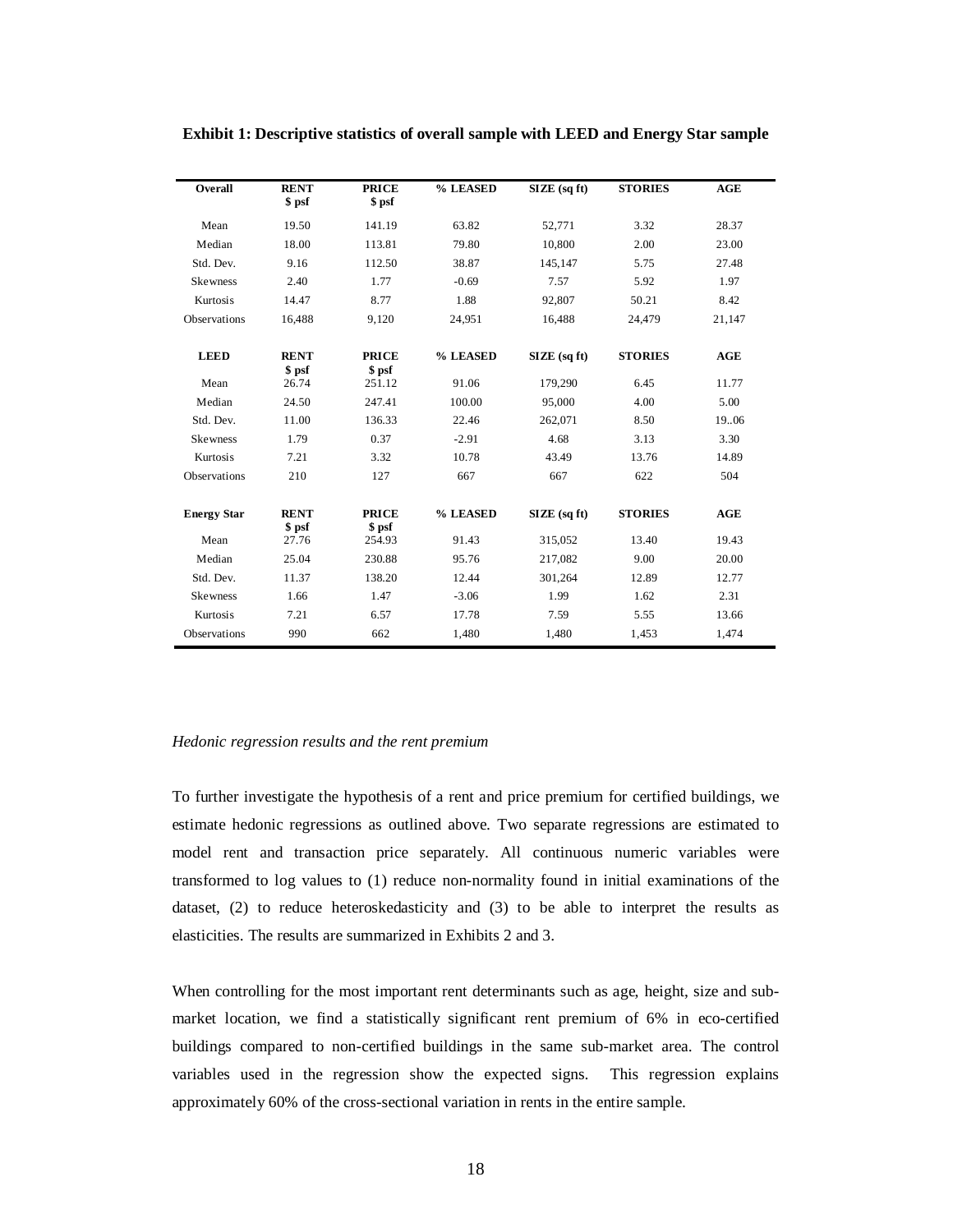Model 2 shows the results of the regression with separate dichotomous variables for LEED and Energy Star certification. Both types of certification are found to exert a positive and significant impact on rents. While the premium for LEED is higher as expected, there is very little difference between the premiums for LEED and Energy Star buildings. A further common assumption that we set out to test is that the rent premium of LEED buildings is increasing with the level of certification. Model 3 in Exhibit 2 reports the estimation results with a LEED level variable. In this specification, the dichotomous LEED variable is modified to reflect the certification standard, i.e. Certified, Silver, Gold and Platinum. While the coefficients have the expected signs, only the Gold level is significant.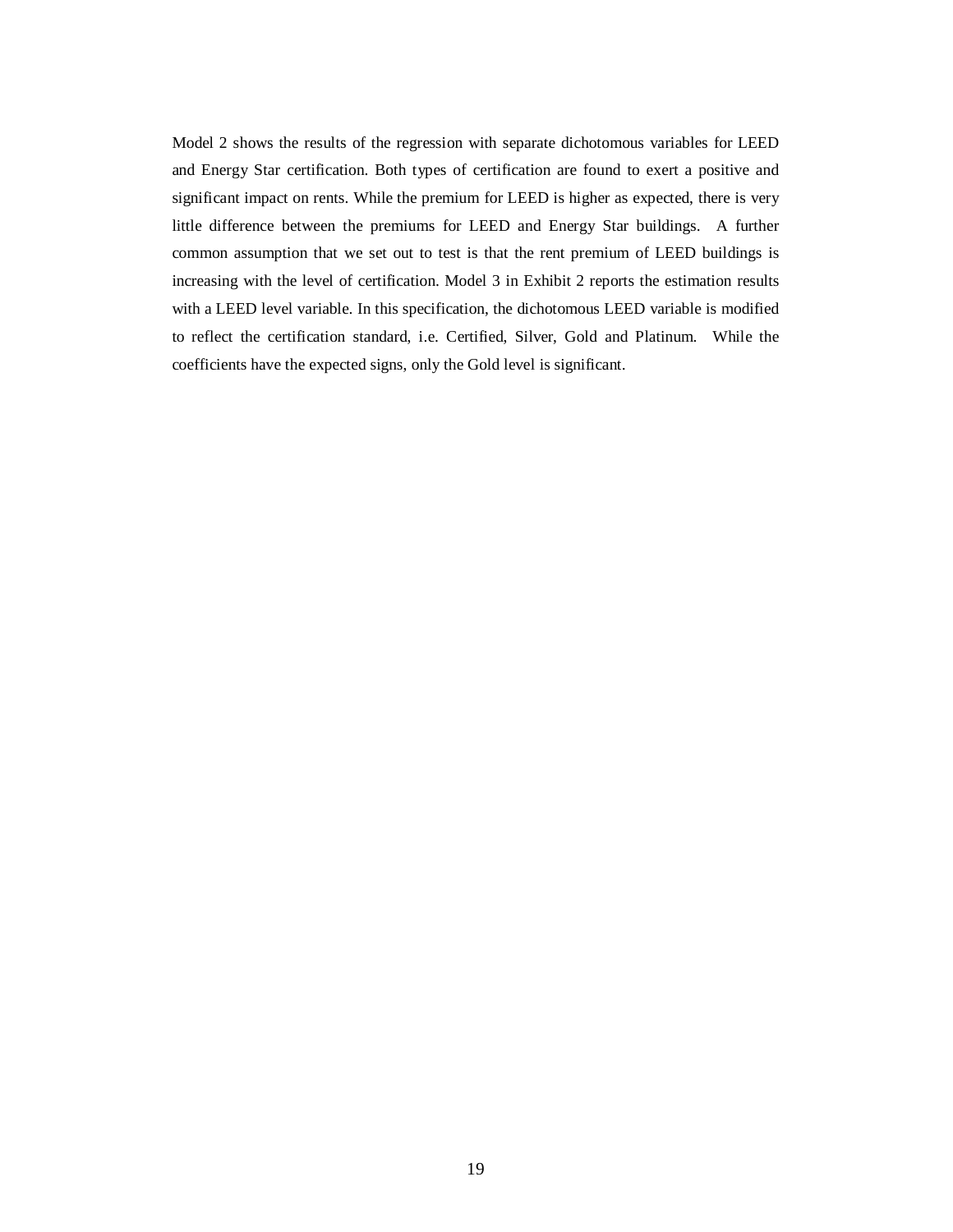| <b>Exhibit 2</b><br>Results from hedonic model estimation of rental rates |                |                               |                |  |
|---------------------------------------------------------------------------|----------------|-------------------------------|----------------|--|
|                                                                           | <b>Model 1</b> | Model 2                       | <b>Model 3</b> |  |
| Dependent variable                                                        |                | Rent psf (log) Rent psf (log) | Rent psf (log) |  |
| Constant                                                                  | 3.61***        | $3.81***$                     | 3.80***        |  |
| Eco-certified                                                             | $0.06***$      |                               |                |  |
| <b>LEED</b>                                                               |                | $0.06**$                      |                |  |
| <b>Certified</b>                                                          |                |                               | $0.09**$       |  |
| <b>Silver</b>                                                             |                |                               | 0.04           |  |
| Gold                                                                      |                |                               | 0.04           |  |
| <b>Platinum</b>                                                           |                |                               | $0.16***$      |  |
| <b>Energy Star</b>                                                        |                | $0.06***$                     | $0.06***$      |  |
| <b>Net Lease</b>                                                          | $-0.11***$     | $-0.11***$                    | $-0.11***$     |  |
| No. of stories (log)                                                      | $0.06***$      | $0.06***$                     | $0.06***$      |  |
| Size square feet (log)                                                    | $0.02***$      | $-0.01***$                    | $-0.01***$     |  |
| Site area (log)                                                           | $0.01*$        | 0.00                          | 0.00           |  |
| Age (log)                                                                 |                |                               |                |  |
| 3-6 years                                                                 | $-0.06***$     | $-0.06***$                    | $-0.06***$     |  |
| 7-10 years                                                                | $-0.12***$     | $-0.12***$                    | $-0.12***$     |  |
| 11-19 years                                                               | $-0.14***$     | $-0.14***$                    | $-0.14***$     |  |
| 20-23 years                                                               | $-0.16***$     | $-0.16***$                    | $-0.16***$     |  |
| 23-26 years                                                               | $-0.18***$     | $-0.18***$                    | $-0.18***$     |  |
| 27-31 years                                                               | $-0.19***$     | $-0.19***$                    | $-0.19***$     |  |
| 32-42 years                                                               | $-0.20***$     | $-0.20***$                    | $-0.20***$     |  |
| 43-62 years                                                               | $-0.23***$     | $-0.24***$                    | $-0.24***$     |  |
| >62 years                                                                 | $-0.23***$     | $-0.23***$                    | $-0.23***$     |  |
| Longitude (log)                                                           | $-0.01***$     | $-0.01***$                    | $-0.01***$     |  |
| Latitude (log)                                                            | $-0.43***$     | $0.45**$                      | $0.45**$       |  |
| <b>Class A</b>                                                            | $0.20***$      | $0.20***$                     | $0.20***$      |  |
| <b>Class B</b>                                                            | $0.09***$      | $0.09***$                     | $0.09***$      |  |
| <b>Adjusted R-squared</b>                                                 | 0.61           | 0.61                          | 0.61           |  |
| F test                                                                    | 26.44***       | $26.40***$                    | 26.28***       |  |
| <b>Included observations</b>                                              | 10,970         | 10,970                        | 10,969         |  |

\*\*\* - significant at 1% level

\*\* - significant at 5% level

\* - significant at 10% level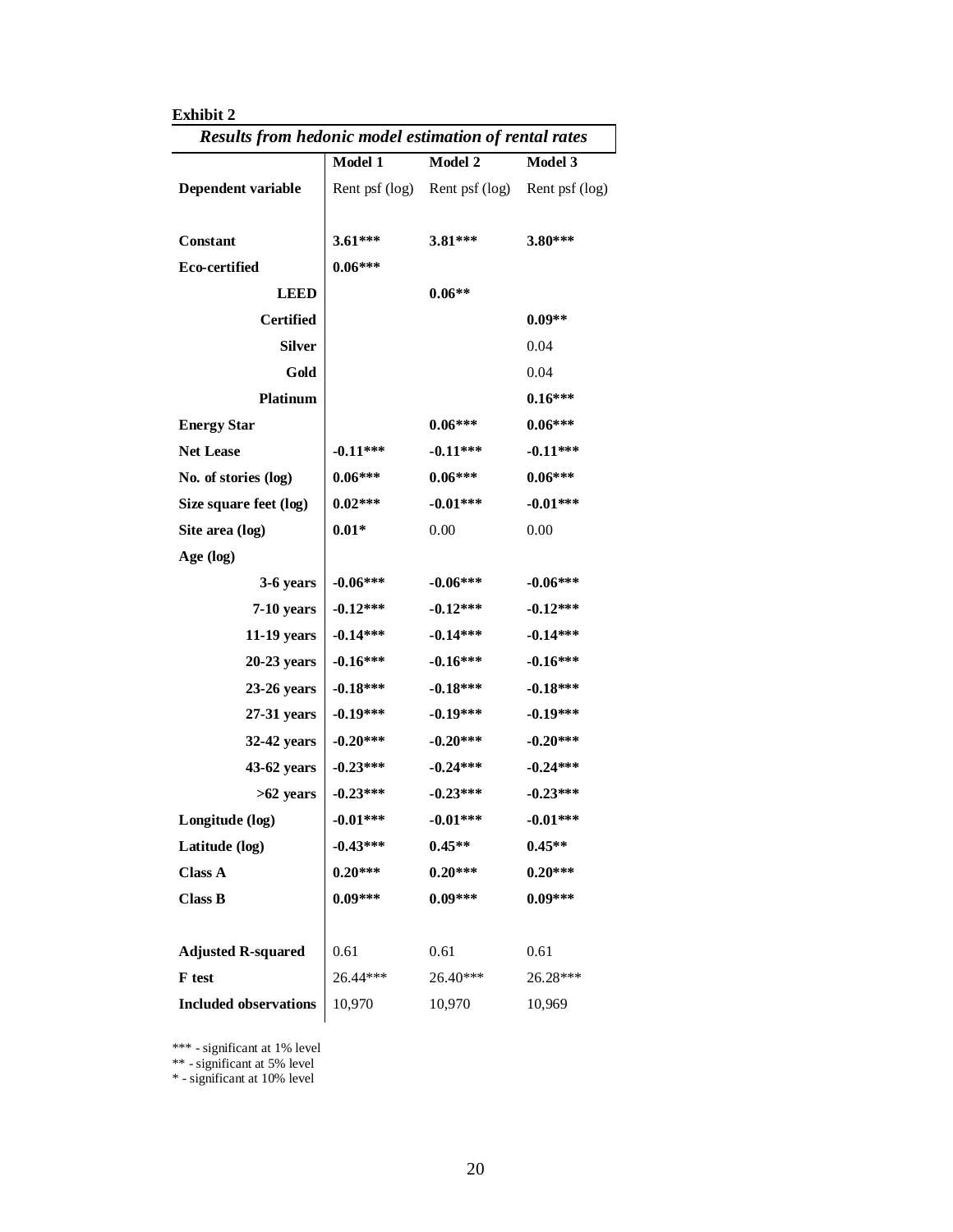Although it is not a central part of the study, it is interesting to compare the results of the control factors with the findings of other studies of office rent determinants. Given a variation in data sources and model specifications, previous studies do not always provide consistent findings on the relationship between variables such as age, size and height *inter alia* and office rents/prices. As expected, we find that the coefficient for the age variable is negative. In addition, consistent with previous research (for example, see Bollinger, Ihlanfeldt and Bowes, 1998; Shilton and Zaccaria, 1994), we find that there is a significantly positive relationship between height and rent. We also find a negative relationship between size and rent. In common with Laverne and Winson-Geideman (2004), we find a negative relationship between triple net leases and rental level.

#### *Hedonic regression results and the price premium*

 $\ddot{ }$ 

Exhibit 3 reports the results of the hedonic regressions with sales price per square foot as the dependent variable. Three separate models were estimated with the similar independent variables. All models display similar results and have similar explanatory power. The explanatory power is lower relative to the regressions for the sample of rents. For most of the independent variables, the coefficients have the expected signs. Of the additional four variables to control for rising and falling market conditions, dropping the variable for strong positive growth all exhibit the expected sign and are significant (confirming the link between direct and indirect real estate returns). Model 1 suggests a sales premium of 36% for ecocertified buildings. In Model 2, we distinguish between LEED and Energy Star and find premiums of 35% and 31% respectively<sup>4</sup>. When we break down the LEED sample into its various categories, premiums are significant for each individual category. Whilst the premium for platinum-rated buildings may seem unrealistic, it is based on the sales of eight buildings.

The results suggest a much higher relative sales price premium compared to rental price premiums. There are a number of potential explanations. A possible explanation may lie in the combined effects of investors' expectations of higher rental income, lower operating costs, higher occupancy rates, image benefits to investors and a lower risk premium.

<sup>&</sup>lt;sup>4</sup> The larger average premium of 30% for eco-certified buildings compared to LEED and Energy Star premia is due to the existence of a number of buildings that hold both types of certification. For these buildings, the rental premium will effectively be split between the LEED and Energy Star coefficients resulting in a lower premium compared to the overall eco-certified variable.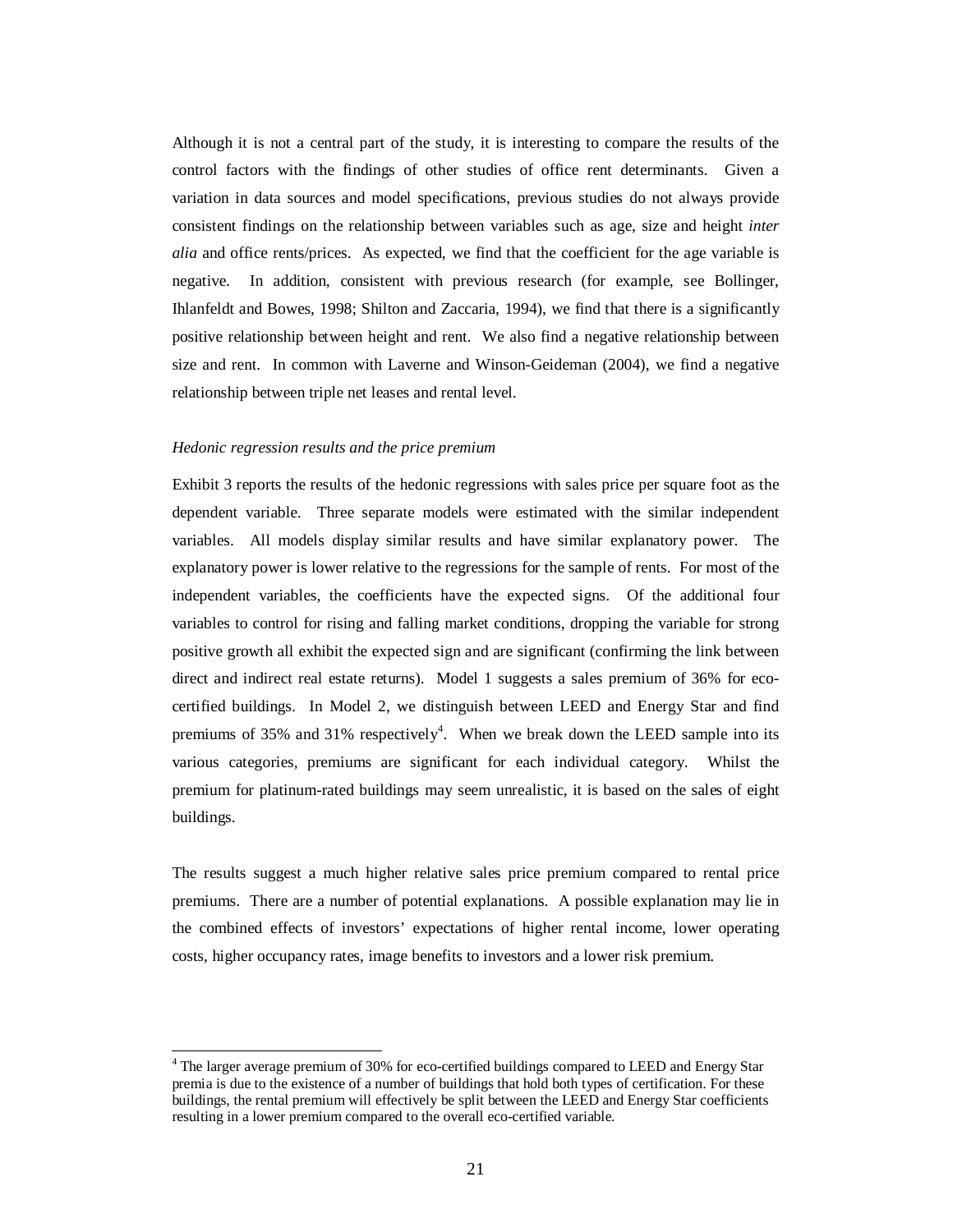## **Exhibit 3**

| Results from hedonic model estimation of sales prices |                         |                         |                         |  |  |
|-------------------------------------------------------|-------------------------|-------------------------|-------------------------|--|--|
|                                                       | Model 1                 | Model 2                 | Model 3                 |  |  |
| Dependent variable                                    | Sale price psf<br>(log) | Sale price psf<br>(log) | Sale price<br>psf (log) |  |  |
| Constant<br>Eco-certified                             | $-0.02$<br>$0.36***$    | 0.09                    | 0.08                    |  |  |
| <b>LEED</b>                                           |                         | $0.35***$               |                         |  |  |
| Certified                                             |                         |                         | $0.20***$               |  |  |
| Silver                                                |                         |                         | $0.38***$               |  |  |
| Gold                                                  |                         |                         | $0.36***$               |  |  |
| Platinum                                              |                         |                         | $1.00***$               |  |  |
| <b>Energy Star</b>                                    |                         | $0.31***$               | $0.31***$               |  |  |
| No. of stories (log)                                  | $0.15***$               | $0.15***$               | $0.15***$               |  |  |
| Size square feet (log)                                | $-0.23***$              | $-0.23***$              | $-0.23***$              |  |  |
| Site area (log)                                       | $0.09***$               | $0.09***$               | $0.09***$               |  |  |
| Age (log)                                             |                         |                         |                         |  |  |
| 3-6 years                                             | $0.15***$               | $0.15***$               | $0.16***$               |  |  |
| $7-10$ years                                          | $0.50***$               | $0.51***$               | $0.51***$               |  |  |
| 11-19 years                                           | $0.45***$               | $0.50***$               | $0.46***$               |  |  |
| $20-23$ years                                         | $0.40***$               | $0.45***$               | $0.41***$               |  |  |
| $23-26$ years                                         | $0.38***$               | $0.40***$               | $0.38***$               |  |  |
| $27-31$ years                                         | $0.37***$               | $0.37***$               | $0.38***$               |  |  |
| 32-42 years                                           | $0.27***$               | $0.37***$               | $0.28***$               |  |  |
| 43-62 years                                           | $0.27***$               | $0.27***$               | $0.28***$               |  |  |
| $>62$ years                                           | $0.28***$               | $0.27***$               | $0.30***$               |  |  |
| Longitude (log)                                       | $-0.02***$              | $-0.02***$              | $-0.02***$              |  |  |
| Latitude (log)                                        | $1.03**$                | $1.06**$                | $1.04**$                |  |  |
| Class A                                               | $0.42***$               | $0.43***$               | $0.43***$               |  |  |
| Class B                                               | $0.06***$               | $0.06***$               | $0.06***$               |  |  |
| Time trend variable                                   | $0.03***$               | $0.03***$               | $0.03***$               |  |  |
| Moderate positive market                              | $-0.08***$              | $-0.08***$              | $-0.08***$              |  |  |
| Moderate negative market                              | $-0.10***$              | $-0.11***$              | $-0.11***$              |  |  |
| Strong negative market                                | $-0.10***$              | $-0.10***$              | $-0.10***$              |  |  |
| <b>SUBMARKET CONTROLS</b>                             |                         |                         |                         |  |  |
| Adjusted R-squared                                    | 0.42                    | 0.42                    | 0.42                    |  |  |
| F test                                                | 8.96***                 | 8.92***                 | 8.89***                 |  |  |
| Included observations                                 | 6,158                   | 6,158                   | 6,157                   |  |  |

\*\*\* - significant at 1% level

\*\* - significant at 5% level

\* - significant at 10% level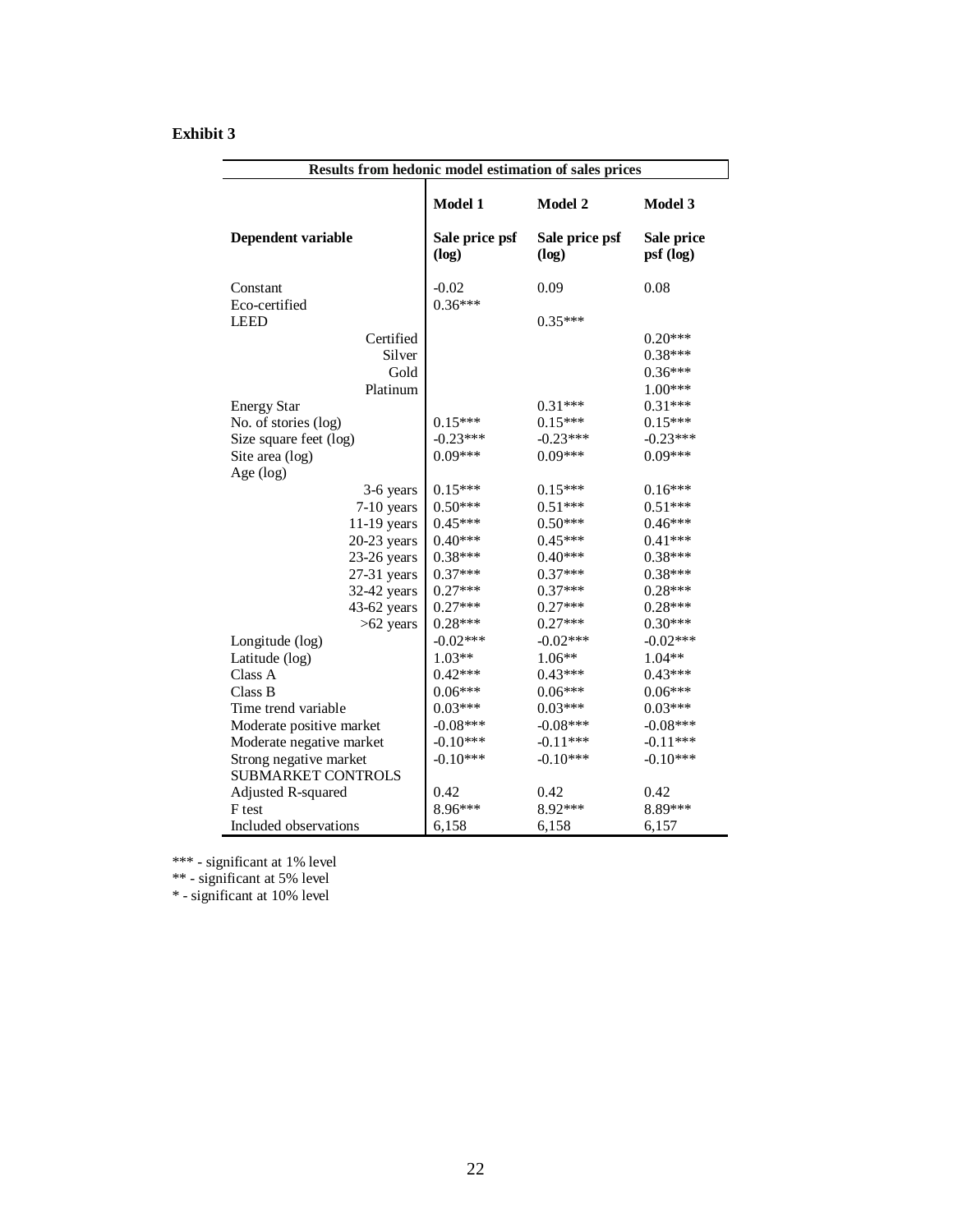#### *Logistic regression results*

Our binomial logistic regression model includes as covariates the continuous variables building age, land area, rentable building area, stories, occupancy rate as well as the categorical variables building class and market (see appendix for model estimates).

Having obtained probability values for each building in our sample of approximately 15,700 office buildings with valid observations, we select a smaller peer sample of matched buildings with a calculated probability value of at least 18 percent of belonging in the eco-certified group (without actually being an eco-certified). The cut-off value was defined to match the peer sample closely to the certified building sample regarding their main features. While a probability value of 18 percent may appear low in overall terms, it is important to keep in mind that the vast majority of buildings in our sample exhibit very low or zero probabilities. Put differently, a building with a 18 percent probability value is within the top 6% of all buildings in terms of probability (including 'true' eco-certified buildings). It appears thus justified to set a relatively low probability value. Exhibit 4 reports the mean and median for key values for both the eco-certified and the matched peer sample. Compared to the large differences between eco-certified and the overall control sample shown in Exhibit 4, these two groups show a much greater degree of similarity of building attributes. More importantly, average rental rates are \$27.04/sq.ft (median value of \$24.00/sq.ft) in the matched peer sample and \$27.76/sq.ft. (median of \$25.04/sq.ft.) for the Energy Star sample. This corresponds to a 2.7% average rental premium (4.3% for median values). Similarly, sales prices for the matched peer sample are \$191/sq.ft (median value of \$155/sq.ft) and \$255/sq.ft (median value of \$231/sq.ft) for Energy Star buildings. This translates into a 33.8% sales premium for Energy Star certified buildings (49.4% based on median values). The results for the LEED sample are inconclusive, however, probably due to the fact that only a small sample of peer group buildings could be derived from the logistic model with sufficiently large probability values.

Overall, the results of the logistic regression appear to corroborate the existence of a rent and sales price premium detected by the hedonic regression, a caveat is in order regarding the interpretation of these results. Summary measures such as the arithmetic mean and the median are very basic indicators of the differences of two distributions. More sophisticated tests and measures are required to confirm the existence of a premium.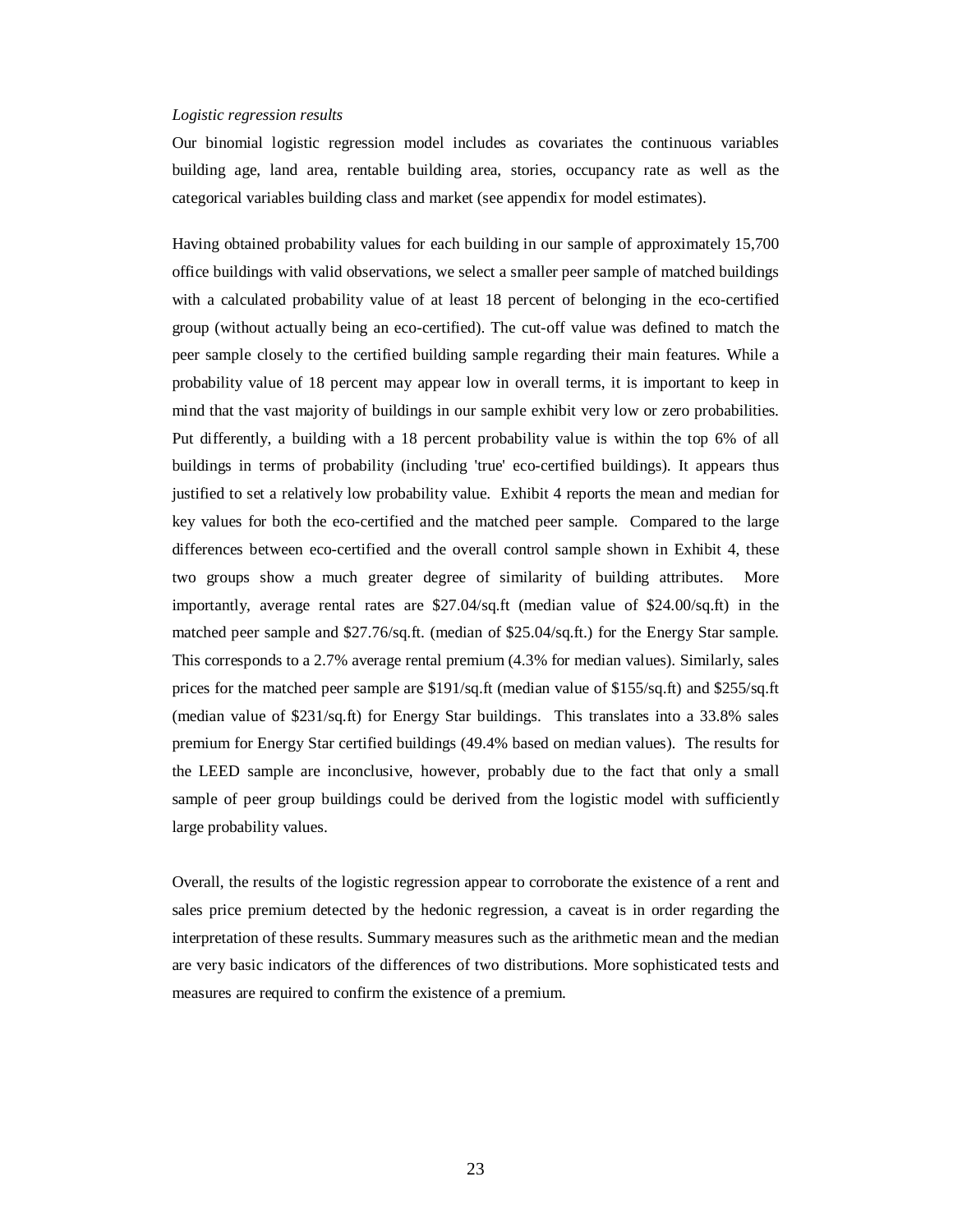| <b>Overall</b>                    | <b>RENT</b><br>\$ psf | <b>PRICE</b><br>\$ psf | % LEASED | SIZE (sq ft)          | <b>STORIES</b> | AGE        |
|-----------------------------------|-----------------------|------------------------|----------|-----------------------|----------------|------------|
| <b>Mean</b>                       | 19.50                 | 141.19                 | 63.82    | 52,771                | 3.32           | 28.37      |
| <b>Median</b>                     | 18.00                 | 113.81                 | 79.80    | 10,800                | 2.00           | 23.00      |
| Std. Dev.                         | 9.16                  | 112.50                 | 38.87    | 145,147               | 5.75           | 27.48      |
| Observations                      | 16,488                | 9,120                  | 24,951   | 16,488                | 24,479         | 21,147     |
| <b>Energy Star</b><br>Peer sample | <b>RENT</b><br>\$ psf | <b>PRICE</b><br>\$ psf | % LEASED | $\angle$ SIZE (sq ft) | <b>STORIES</b> | <b>AGE</b> |
| <b>Mean</b>                       | 27.04                 | 190.55                 | 82.47    | 329,116               | 13.11          | 18.69      |
| <b>Median</b>                     | 24.00                 | 154.57                 | 92.02    | 208,861               | 9.00           | 19.00      |
| Std. Dev.                         | 12.43                 | 143.74                 | 15.34    | 362,432               | 13.00          | 10.61      |
| Observations                      | 697                   | 533                    | 838      | 838                   | 838            | 836        |
| <b>Energy Star</b>                | <b>RENT</b><br>\$ psf | <b>PRICE</b><br>\$ psf | % LEASED | SIZE (sq ft)          | <b>STORIES</b> | AGE        |
| <b>Mean</b>                       | 27.76                 | 254.93                 | 91.43    | 315,051               | 13.40          | 19.44      |
| <b>Median</b>                     | 25.04                 | 230.88                 | 95.76    | 217,082               | 9.00           | 20.00      |
| Std. Dev.                         | 11.37                 | 138.21                 | 12.44    | 301,264               | 12.89          | 12.77      |
| Observations                      | 990                   | 662                    | 1,480    | 1,480                 | 1,453          | 1,474      |
| <b>LEED</b> Peer<br>sample        | <b>RENT</b><br>\$ psf | <b>PRICE</b><br>\$ psf | % LEASED | SIZE (sq ft)          | <b>STORIES</b> | AGE        |
| <b>Mean</b>                       | 28.17                 | 226.51                 | 94.35    | 781,016               | 23.44          | 16.84      |
| <b>Median</b>                     | 24.75                 | 154.25                 | 98.20    | 623,899               | 20.00          | 13.00      |
| Std. Dev.                         | 15.31                 | 185.00                 | 7.95     | 588516                | 20.24          | 11.73      |
| Observations                      | 30                    | 32                     | 57       | 57                    | 57             | 57         |
| <b>LEED</b>                       | <b>RENT</b><br>\$ psf | <b>PRICE</b><br>\$ psf | % LEASED | SIZE (sq ft)          | <b>STORIES</b> | AGE        |
| <b>Mean</b>                       | 26.74                 | 251.12                 | 91.07    | 179,290               | 6.45           | 11.78      |
| <b>Median</b>                     | 24.50                 | 247.42                 | 100.00   | 95,000                | 4.00           | 5.00       |
| Std. Dev.                         | 10.99856              | 136.34                 | 22.46    | 262071                | 8.50           | 19.06      |
| <b>Observations</b>               | 210                   | 139                    | 667      | 667                   | 622            | 504        |

**Exhibit 4: Comparison of key variables based on binomial logistic regression**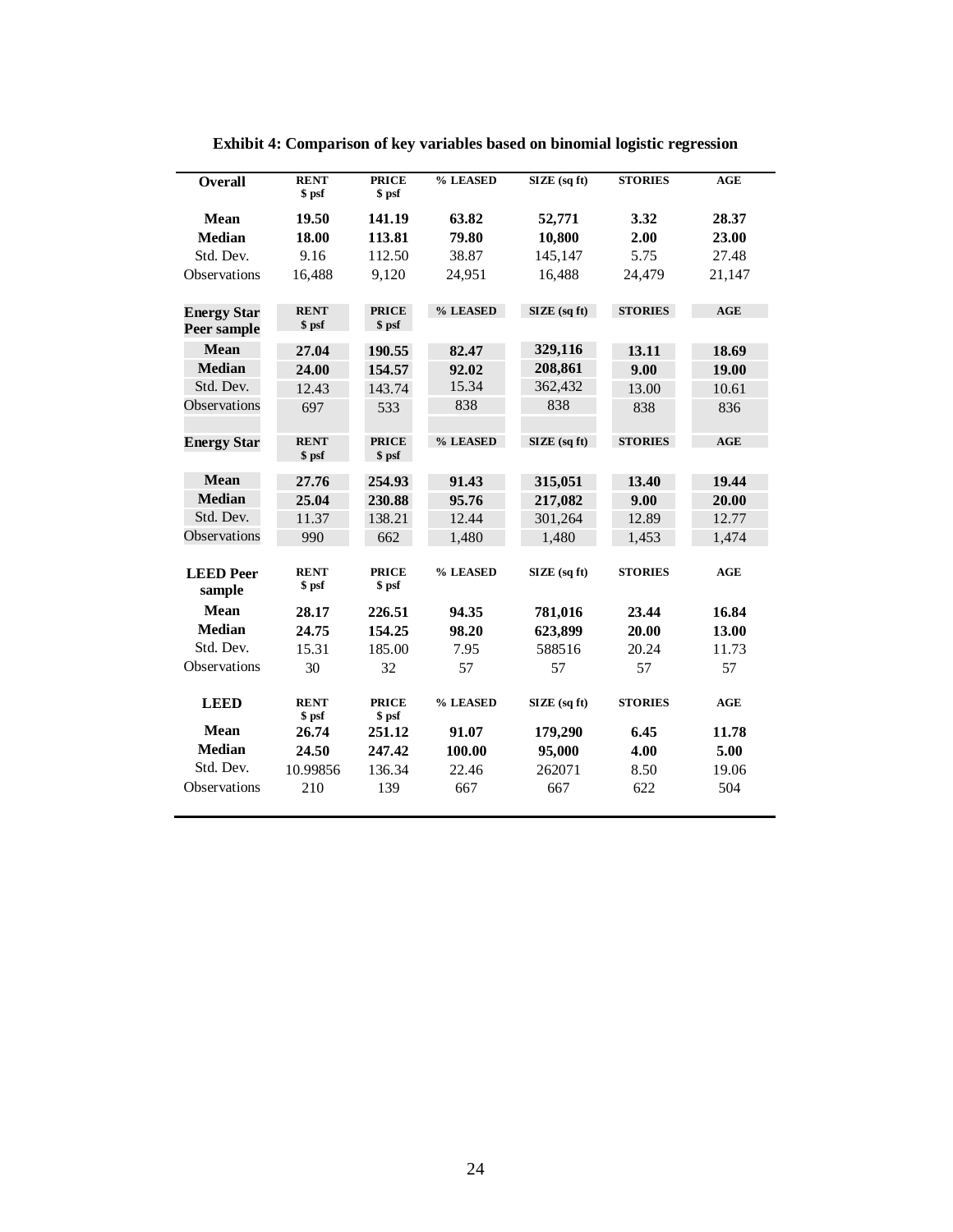## **Conclusions**

In many product markets eco-labeling is a common method of signaling superior environmental performance. The growth in compulsory and voluntary eco-labeling of commercial real estate assets is part of a number of regulatory and voluntary initiatives to reduce carbon emissions from the commercial building stock. The central aim of eco-labeling is to alter the behavior of market participants through the provision of improved information about the environmental effects of their real estate decisions. It is anticipated that better informed capital providers and occupiers will shift towards more environmentally responsible production, investment and use. A key expectation is that the price mechanism will create price differentials linked to environmental performance and result in the allocation of more capital to environmentally beneficial investment.

There are strong *a priori* grounds to expect price differentials between eco-labeled and noneco-labeled offices. It is generally accepted that there are benefits associated with environmentally responsible buildings. For occupiers, there will often be reductions in operational costs associated with occupying the buildings, improvements in productivity of the occupier's business and image benefits for the occupier. For investors, there may be higher Net Operating Incomes due increased demand from occupiers, lower void rates, lower costs of ownership and an element of protection from future regulatory changes.

The results of the empirical analysis confirm these expectations. The hedonic regressions suggest that there is a rental premium of approximately 6% for LEED certification and 5% for Energy Star. The type of lease contract may be a very important issue here. It has been argued that, for properties on gross or full service leases, occupiers have less incentive to pay a rental premium since they do not benefit from reduced operating costs. It is notable that a much larger proportion of Energy Star certified buildings have gross or full service leases. For sales prices, we find price premiums of 31% for Energy Star and 35% for LEED certified buildings. In order to control for the possibility of an omitted variable bias in the hedonic model, we also applied a logistic regression framework. The results appear to be confirm the existence of a premium for Energy Star certified buildings whereas no valid results could be obtained for LEED certified buildings due to small sample size.

There are a number of important issues that suggest that empirical studies of *typical* price differentials need to be interpreted with care. Firstly, as we have seen there are significant methodological and data issues in controlling for the inherent heterogeneity between certified and non-certified buildings. Secondly, all empirical studies provide a historic snapshot of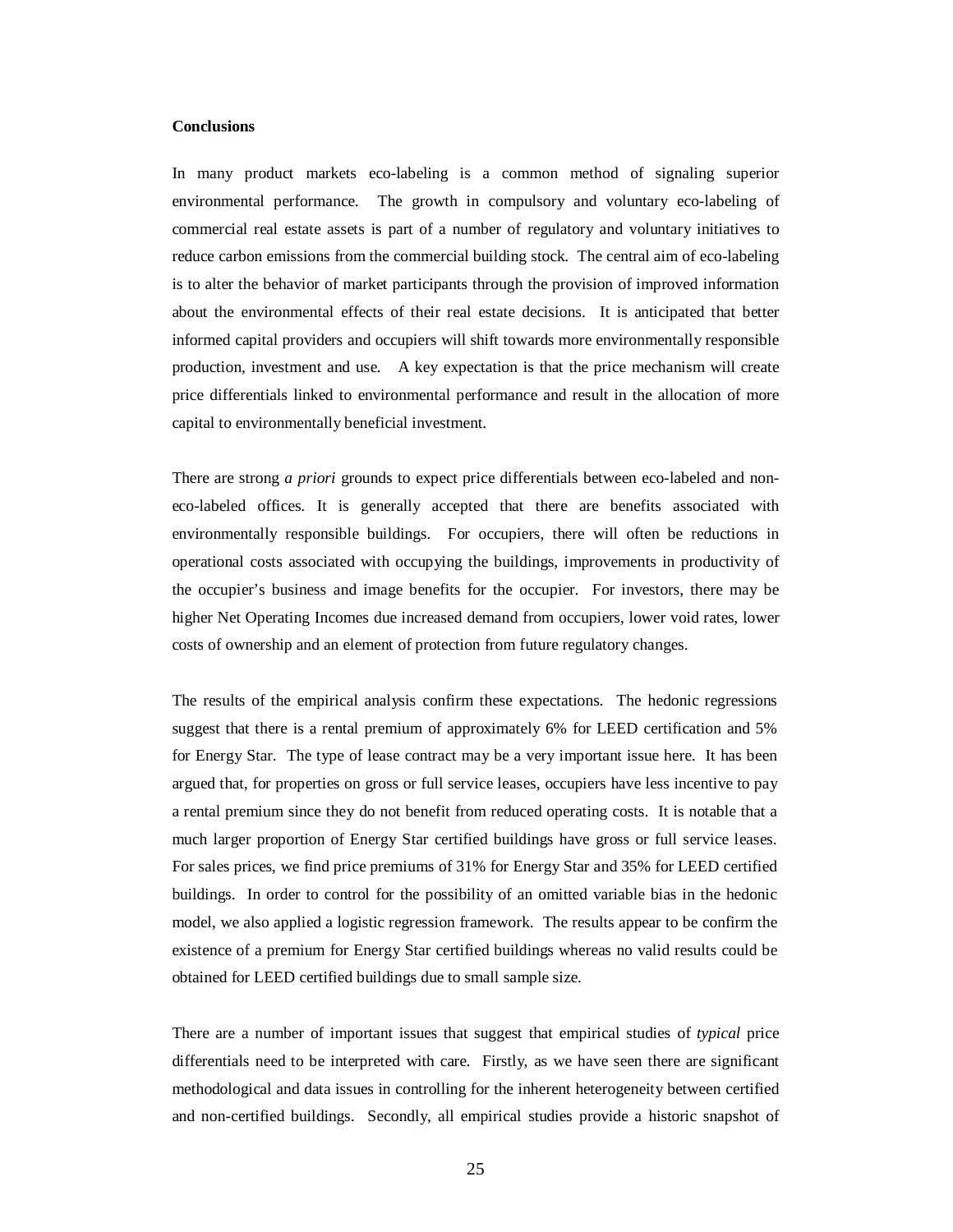price differentials for specific sample in a specific time period. It is expected that price differentials for certified buildings should vary over time and between buildings. Attempts to profit from any current or historic price premiums are faced with the standard 'developer's dilemma' – that their supply response to *current* price differentials between certified and noncertified buildings is likely to affect the *future* price differential. Finally, there is also a potential problem of sample or omitted variable bias. It is possible that the eco-certification process is only one element of additional investment to create a market leading product.

Given the topicality of this area of research, the dynamic nature of real estate markets and the potential limitations of hedonic analyses, there is clearly scope for further research. This study has focussed on office properties only. Empirical studies of the retail, industrial and residential markets may arrive at different results that reflect the variations in market structure and drivers, in the passing through of operating costs and in the bargaining power of market agents. Further, there is little understanding of the relative contribution of the potential sources of price differentials – fiscal benefits and subsidies, improved business performance, image benefits or reduced operating costs. In particular, it is also clear that lease type may be a major determinant of the allocation of the costs and benefits of eco-certification costs and benefits and, in turn, influence the price determination process.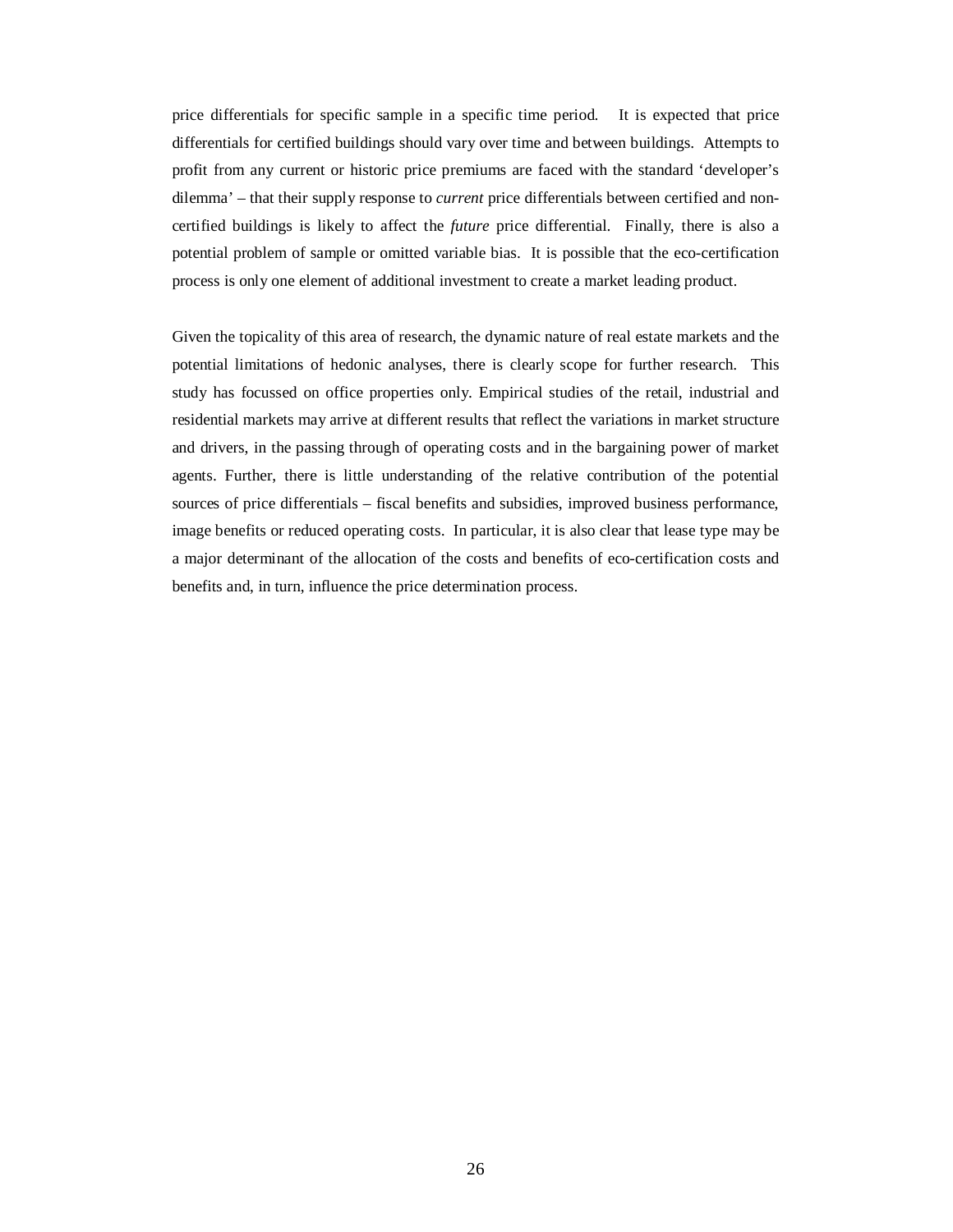## **References**

Ambrose, B., P. Hendershott and M. Klosek. 2002. Pricing Upward-Only Adjusting Leases. *Journal of Real Estate Finance and Economics* 25**:** 33-49.

Berry, T. 2007. *Towards a green building and infrastructure investment fund: A review of challenges and opportunities.* Compass Resource Management.

Bond, S., P. Loizou and McAllister, P. 2008 Lease Maturity and Initial Rent: Is There a Term Structure for UK Commercial Property Leases?, *Journal of Real Estate Finance and Economics,* **36:** 451-469.

Bollinger, C.R., K.R. Ihlanfeldt and Bowes, D.R. 1998. Spatial Variations in Office Rents in the Atlanta Region. *Urban Studies* 35: 1097-1118.

Booth, P. and D. Walsh. 2001. An option pricing approach to valuing upward only rent review properties with multiple reviews. *Insurance: Mathematics and Economics.* 28: 151- 171.

Burr, A. 2009. Greenwashing Hits LEED, Green LEDE: Green Building News from CoStar, 5 February 2009.

Eichholtz, P., N. Kok, and J. Quigley, Doing Well By Doing Good? Green Office Buildings, Working paper, *Fisher Center for Real Estate and Urban Economics*, UC Berkeley, January, 2009.

Englund, P., A. Gunnelin, M. Hoesli, and B. Söderberg. 2004. Implicit Forward Rents As Predictors of Future Rents. *Real Estate Economics* 32: 183-215.

Grenadier, S.R. (1995). The valuation of leasing contracts: a real options approach. *Journal of Financial Economics* 38: 297-331.

GVA Grimley. 2007. *Towards Sustainable Offices.* Research Bulletin, Spring, 2007.

Kats, G. 2003. *The Costs and Financial Benefits of Green Buildings – A Report to California's Sustainable Building Task Force.* Capital E, October 2003.

Kotchen, M. 2006. Green Markets and Private Provision of Public Goods. *Journal of Political Economy* 114: 816-834.

Laverne, R. J. and K. Winson-Geideman. 2003. The influence of trees and landscaping on rental rates at office buildings. *Journal of Arboriculture* **29**: 281–290.

Matthiessen L. F. ,& Morris P. 2007. Cost of green revisited: Re-examining the feasibility and cost impact of sustainable design in the light of increased market adoption. Davis Langdon.

McGraw Hill Construction. 2006. *Green Building Smart Report.*

Miller, N., Spivey, J. Florance, A. (2008): *Does Green Pay Off?* University of San Diego Working Paper, final draft version: July 12, 2008.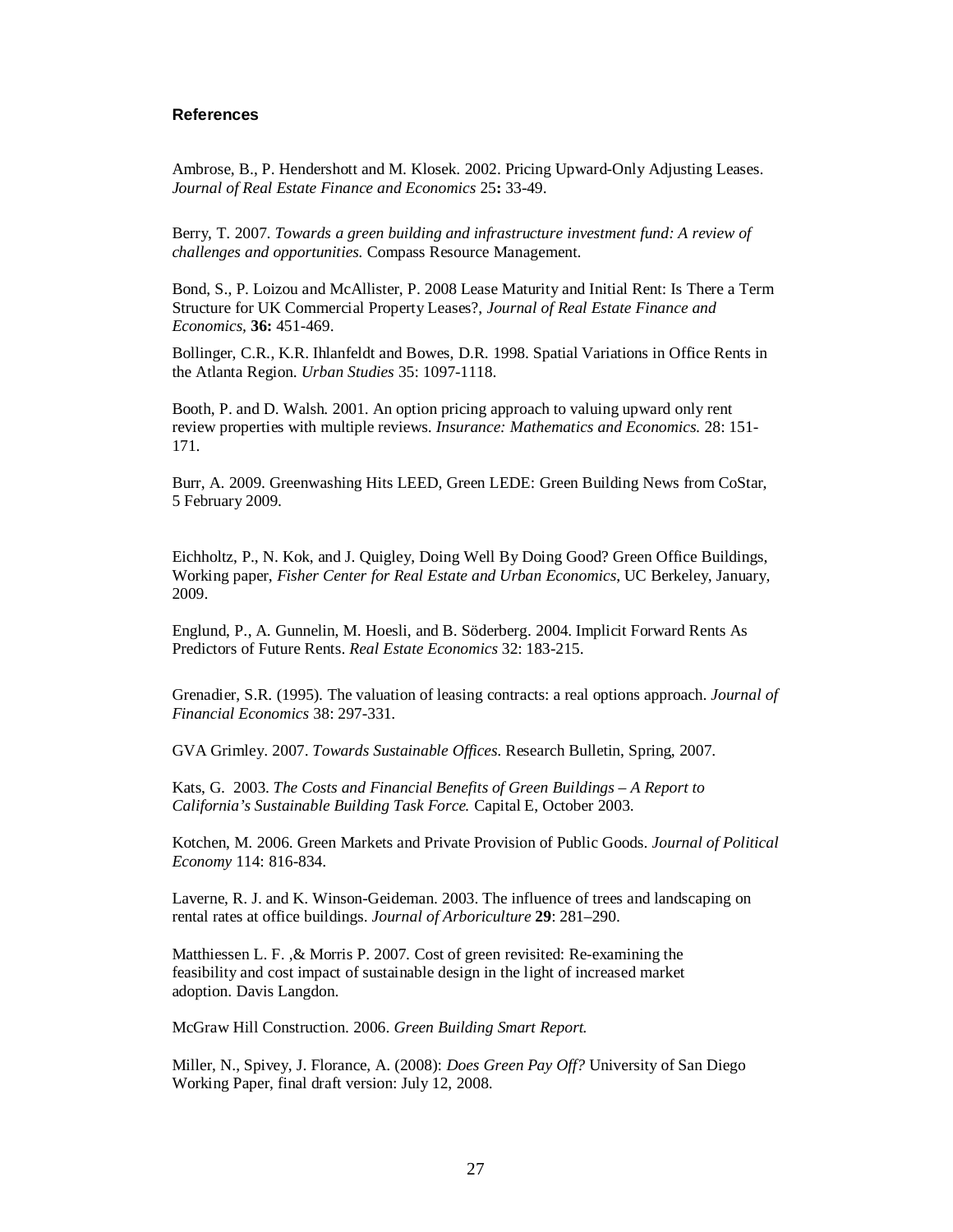Morrison Hershfield. 2005. *A Business Case for Green Buildings.* Internal Morrison Hershfield Report.

Nelson, A. 2007. *The Greening of U.S. Investment Real Estate – Market Fundamentals, Prospects and Opportunities.* RREEF Research Report No. 57.

Roberts, T. 2007. Green Buildings Get Tax Relief. *Green Source*, April 2007, 22-23.

Rosen, S. 1974. Hedonic prices and explicit markets: production differentiation in pure competition. *Journal of Political Economy* 82: 34–55.

Rosen, K. T. 1984. Toward a Model of the Office Building Sector. *Journal of the American Real Estate and Urban Economics Association* 12: 261-269.

Shilton, L. and A. Zaccaria. 1994. The Avenue Effect, Landmark Externalities, and Cubic Transformation: Manhattan Office Valuation. *Journal of Real Estate Finance and Economic*  8: 151-65.

Shipley, D.D., Jobber, D. 2001, Integrative pricing via the pricing wheel, *Industrial Marketing Management* 30: 301-14.

Wheaton, W. 1984. The incidence of inter-jurisdictional differences in commercial property taxes. *National Taxation Journal* 37: 515–527.

Wiley, J., Benefield, J. and Johnson, K. Green Design and the Market for Commercial Office Space, *Journal of Real Estate Finance and Economics*, forthcoming.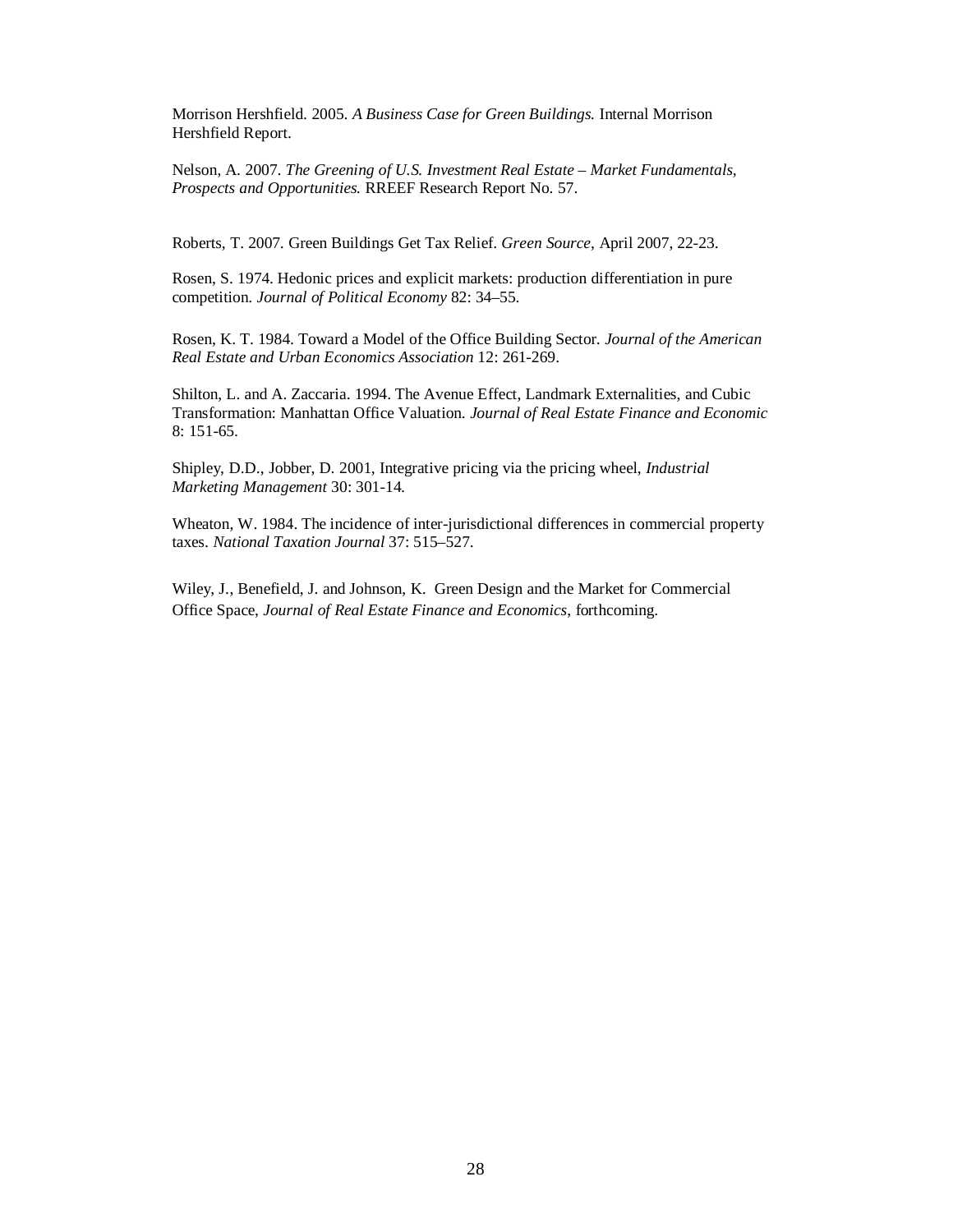# **Appendix**

ř.

| Variable            | Coefficient | Std. Error            | z-Statistic | Prob.    |
|---------------------|-------------|-----------------------|-------------|----------|
| NET_LEASE           | 0.057922    | 0.130460              | 0.443980    | 0.6571   |
| CLASS_A             | 2.454620    | 0.309649              | 7.927114    | 0.0000   |
| CLASS B             | 1.293093    | 0.299050              | 4.324007    | 0.0000   |
| LOG(PERC_LEASED)    | 0.046252    | 0.012304              | 3.759209    | 0.0002   |
| LOG(RBA)            | 1.190321    | 0.086390              | 13.77852    | 0.0000   |
| LOG(STORIES)        | 0.098473    | 0.098076              | 1.004048    | 0.3154   |
| LOG(LAND_AREA)      | 0.125521    | 0.047578              | 2.638211    | 0.0083   |
| LOG(LATITUDE)       | 0.179184    | 0.537102              | 0.333613    | 0.7387   |
| <b>LONGITUDE</b>    | -0.025654   | 0.003886              | $-6.601324$ | 0.0000   |
| $AGE_2$             | 1.528032    | 0.381441              | 4.005950    | 0.0001   |
| $AGE_3$             | 2.398577    | 0.359381              | 6.674183    | 0.0000   |
| AGE_4               | 2.556344    | 0.353591              | 7.229671    | 0.0000   |
| AGE_5               | 2.485484    | 0.359858              | 6.906841    | 0.0000   |
| AGE_6               | 2.424259    | 0.358497              | 6.762295    | 0.0000   |
| AGE_7               | 2.239303    | 0.362735              | 6.173395    | 0.0000   |
| AGE_8               | 1.840518    | 0.389193              | 4.729057    | 0.0000   |
| AGE 9               | 2.137577    | 0.438057              | 4.879682    | 0.0000   |
| AGE 10              | 2.281619    | 0.478008              | 4.773184    | 0.0000   |
| MARKET=ATL          | -21.69732   | 2.204238              | $-9.843455$ | 0.0000   |
| MARKET=BOS          | $-22.19250$ | 2.277677              | -9.743482   | 0.0000   |
| MARKET=CHI          | -23.06455   | 2.300868              | $-10.02428$ | 0.0000   |
| MARKET=DAL          | $-24.16595$ | 2.184192              | $-11.06402$ | 0.0000   |
| MARKET=DEN          | $-23.21927$ | 2.282163              | $-10.17424$ | 0.0000   |
| MARKET=DET          | $-24.85842$ | 2.329238              | $-10.67234$ | 0.0000   |
| MARKET=HOU          | $-23.16278$ | 2.136798              | $-10.83995$ | 0.0000   |
| MARKET=LA           | $-23.94290$ | 2.231082              | -10.73152   | 0.0000   |
| MARKET=NYC          | -24.86169   | 2.284635              | -10.88213   | 0.0000   |
| MARKET=ORA          | -21.83048   | 2.220420              | -9.831690   | 0.0000   |
| MARKET=PHI          | $-23.14557$ | 2.268911              | $-10.20118$ | 0.0000   |
| MARKET=PHX          | -22.47323   | 2.230609              | $-10.07493$ | 0.0000   |
| MARKET=PIT          | -24.07889   | 2.516710              | -9.567604   | 0.0000   |
| MARKET=POR          | $-23.71122$ | 2.409520              | -9.840641   | 0.0000   |
| MARKET=SEA          | $-23.16753$ | 2.419400              | $-9.575733$ | 0.0000   |
| MARKET=SFO          | -22.50109   | 2.298123              | -9.791074   | 0.0000   |
| MARKET=WAS          | $-22.74027$ | 2.242741              | $-10.13950$ | 0.0000   |
| Mean dependent var  | 0.070620    | S.D. dependent var    |             | 0.256198 |
| S.E. of regression  | 0.189605    | Akaike info criterion |             | 0.241609 |
| Sum squared resid   | 564.2710    | Schwarz criterion     |             | 0.259145 |
| Log likelihood      | $-1864.493$ | Hannan-Quinn criter.  |             | 0.247413 |
| Avg. log likelihood | $-0.118516$ |                       |             |          |
|                     |             |                       |             |          |

## **1) Binary logit regression results, Dependent Variable: Energy Star**